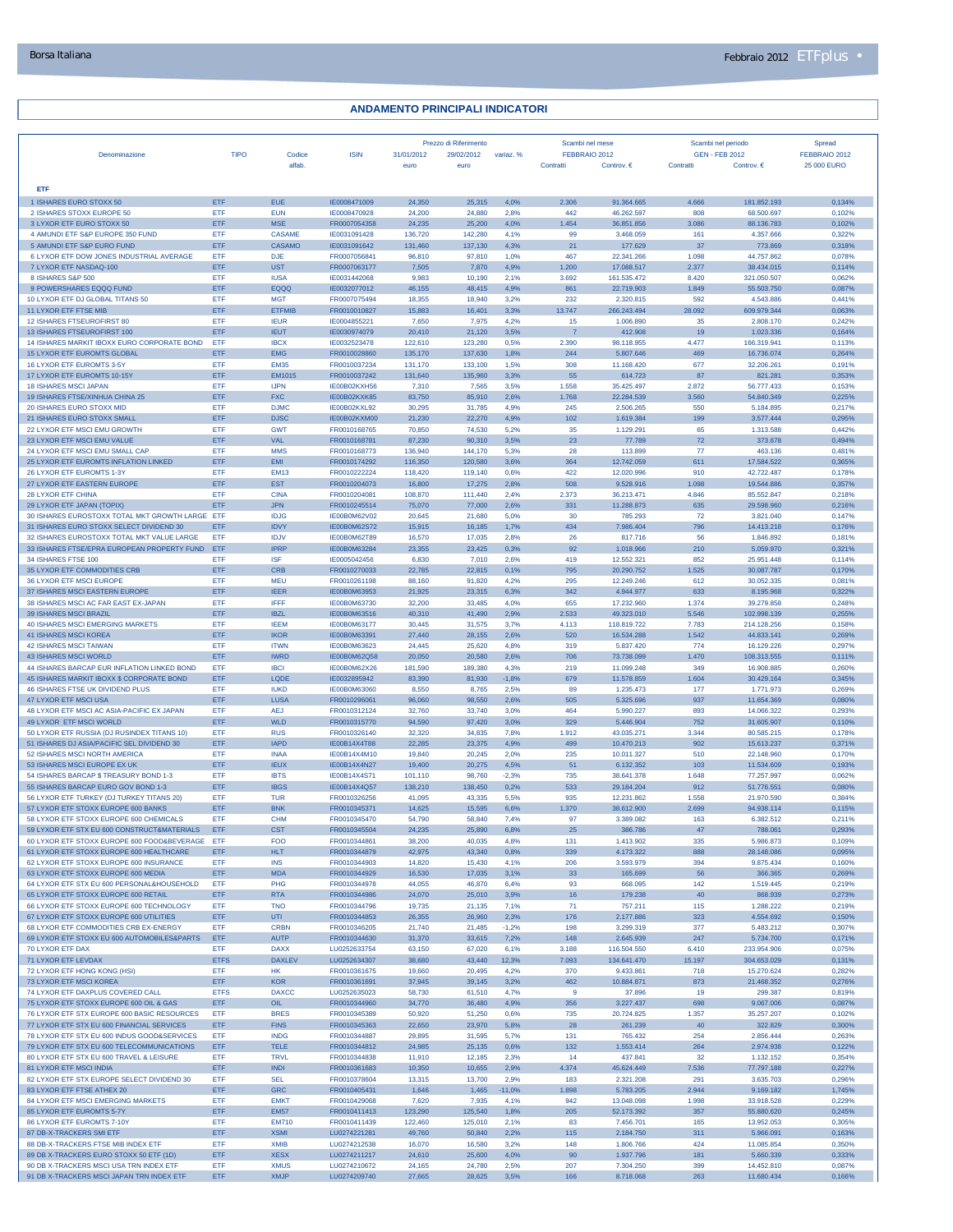| 92 DB X-TRACKERS MSCI EUROPE TRN INDEX ETF                                                 | ETF                      | <b>XMEU</b>                | LU0274209237                 | 32,110             | 33,450             | 4.2%               | 97                      | 17.248.612               | 167                     | 23.591.116                | 0,101%           |
|--------------------------------------------------------------------------------------------|--------------------------|----------------------------|------------------------------|--------------------|--------------------|--------------------|-------------------------|--------------------------|-------------------------|---------------------------|------------------|
| 93 DB X-TRACKERS MSCI WORLD TRN INDEX ETF                                                  | ETF                      | <b>XMWO</b>                | LU0274208692                 | 23,435             | 24,120             | 2,9%               | 270                     | 21.157.140               | 534                     | 49.083.214                | 0,103%           |
| 94 ISHARES BARCAP \$ TREASURY BOND 7-10                                                    | ETF                      | <b>IBTM</b>                | IE00B1FZS798                 | 151.030            | 146,760            | $-2.8%$            | 192                     | 6,576,336                | 536                     | 20,000,309                | 0.100%           |
| 95 ISHARES BARCAP EURO GOVERNMENT BOND 3-5                                                 | ETF                      | <b>IBGX</b>                | IE00B1FZS681                 | 152,200            | 154,340            | 1,4%               | 170                     | 21.802.901               | 321                     | 32.225.301                | 0,083%           |
| 96 ISHARES BARCAP EURO GOVERNMENT BOND 7-10                                                | ETF                      | <b>IBGM</b>                | IE00B1FZS806                 | 169,850            | 170,520            | 0,4%               | 135                     | 12.127.711               | 291                     | 24.709.818                | 0,120%           |
| 97 ISHARES BARCAP EUR GOVERNMENT BOND 15-30<br>98 ISHARES \$ TIPS                          | ETF<br>ETF               | <b>IBGL</b><br><b>ITPS</b> | IE00B1FZS913<br>IE00B1FZSC47 | 159,860<br>149,890 | 165,030<br>146,570 | 3,2%<br>$-2,2%$    | 58<br>122               | 4.491.663<br>1.932.548   | 91<br>290               | 7.259.629<br>5.035.388    | 0,256%<br>0,290% |
| 99 ISHARES FTSE EPRA/NAREIT ASIA PROPERTY                                                  | ETF                      | <b>IASP</b>                | IE00B1FZS244                 | 16,470             | 17,490             | 6,2%               | 66                      | 497.177                  | 120                     | 931.902                   | 0,513%           |
| 100 ISHARES FTSE EPRA/NAREIT DEVELOPED MKTS                                                | ETF                      | <b>IWDP</b>                | IE00B1FZS350                 | 14,870             | 14,985             | 0,8%               | 409                     | 8.466.280                | 629                     | 16.352.120                | 0,209%           |
| 101 ISHARES FTSE EPRA/NAREIT US PROPERTY                                                   | <b>ETF</b>               | <b>IUSP</b>                | IE00B1FZSF77                 | 16,065             | 15,620             | $-2,8%$            | 143                     | 3.267.442                | 332                     | 9.856.812                 | 0,341%           |
| 102 ISHARES FTSE/MACQUARIE GLOB INFRASTR 100                                               | ETF                      | <b>INFR</b>                | IE00B1FZS467                 | 16,215             | 16,330             | 0.7%               | 25                      | 351,051                  | 77                      | 6.593.075                 | 0,732%           |
| 103 ISHARES MSCI TURKEY                                                                    | ETF                      | <b>ITKY</b>                | IE00B1FZS574                 | 23,400             | 24,540             | 4,9%               | 567                     | 6.497.052                | 963                     | 10.772.329                | 0,398%           |
| 104 ISHARES FTSE UK ALL STOCKS GILT                                                        | ETF                      | <b>IGLT</b>                | IE00B1FZSB30                 | 14,335             | 14,015             | $-2,2%$            | 161                     | 3.282.376                | 389                     | 18.995.850                | 0,206%           |
| 105 LYXOR ETF EURO STOXX 50 BUYWRITE                                                       | <b>ETFS</b>              | <b>DJBW</b>                | FR0010389205                 | 12,715             | 13,320             | 4.8%               | 14                      | 37.055                   | 35                      | 334.351                   | 0,839%           |
| <b>106 LYXOR ETF PRIVEX</b><br>107 LYXOR ETF BRAZIL (IBOVESPA)                             | ETF                      | <b>PVX</b><br><b>BRA</b>   | FR0010407197                 | 3.565              | 3,738              | 4.8%               | 50                      | 126.919                  | 90                      | 219,534                   | 0.789%           |
| 108 DB X-TRACKERS MSCI EMERGING MARKETS ETF                                                | ETF<br>ETF               | <b>XMEM</b>                | FR0010408799<br>LU0292107645 | 26,075<br>29,310   | 27,225<br>30,480   | 4,4%<br>4,0%       | 2.395<br>1.417          | 51.079.241<br>64.436.999 | 4.416<br>2.697          | 78.963.656<br>123.627.184 | 0,246%<br>0,134% |
| 109 DB X-TRACKERS MSCI EM ASIA TRN INDEX ETF                                               | ETF                      | <b>XMAS</b>                | LU0292107991                 | 26,920             | 27,920             | 3,7%               | 309                     | 12.030.288               | 889                     | 34.447.364                | 0,313%           |
| 110 DB X-TRACKERS MSCI EM LATAM TRN ETF                                                    | <b>FTF</b>               | <b>XMLA</b>                | LU0292108619                 | 45,800             | 47,470             | 3.6%               | 340                     | 8.366.881                | 606                     | 20.670.399                | 0.376%           |
| 111 DB X-TRACKERS MSCI EM EMEA TRN INDEX ETF                                               | ETF                      | <b>XMEA</b>                | LU0292109005                 | 25,175             | 26,575             | 5.6%               | 56                      | 780,036                  | 99                      | 1,470,977                 | 0,582%           |
| 112 DB X-TRACKERS MSCI TAIWAN TRN INDEX ETF                                                | ETF                      | <b>XMTW</b>                | LU0292109187                 | 13,155             | 13,850             | 5,3%               | 214                     | 3.761.011                | 502                     | 10.641.732                | 0,302%           |
| 113 DB X-TRACKERS MSCI BRAZIL TRN INDEX ETF                                                | ETF                      | <b>XMBR</b>                | LU0292109344                 | 48.415             | 50,230             | 3,7%               | 633                     | 17.367.336               | 1.451                   | 39.956.527                | 0,283%           |
| 114 DB X-TRACKERS S&P CNX NIFTY ETF                                                        | ETF                      | <b>XNIF</b>                | LU0292109690                 | 81.010             | 83,020             | 2.5%               | 158                     | 4.688.507                | 321                     | 12.878.637                | 0,514%           |
| 115 DB X-TRACKERS MSCI KOREA TRN INDEX ETF                                                 | ETF                      | <b>XMKO</b>                | LU0292100046                 | 42,915             | 44,350             | 3,3%               | 288                     | 14.060.159               | 652                     | 28.448.354                | 0,308%           |
| 116 DB X-TRACKERS FTSE CHINA 25 ETF                                                        | ETF                      | <b>XX25</b>                | LU0292109856                 | 21,815             | 22,430             | 2,8%               | 667                     | 11.682.071               | 1.260                   | 22.289.309                | 0,236%           |
| 117 DB X-TRACKERS EURO STOXX SELECT DIV 30                                                 | ETF                      | XD3E                       | LU0292095535                 | 14.950             | 15,260             | 2,1%               | 70                      | 196.631                  | 146                     | 982.579                   | 0,277%           |
| 118 DB X-TRACKERS STOXX GLOB SELECT DIV 100<br>119 DB X-TRACKERS STOXX 600 BASIC RESOURCES | ETF<br>ETF               | <b>XGSD</b><br><b>XSPR</b> | LU0292096186<br>LU0292100806 | 20,440<br>89,200   | 20,725<br>89,770   | 1,4%<br>0.6%       | 215<br>77               | 3.229.369<br>6.788.064   | 464<br>138              | 7.023.592<br>12.583.482   | 0,306%<br>0,122% |
| 120 DB X-TRACKERS STOXX 600 OIL & GAS ETF                                                  | ETF                      | <b>XSER</b>                | LU0292101796                 | 66,480             | 69.710             | 4.9%               | 47                      | 683.387                  | 104                     | 1.850.393                 | 0,274%           |
| 121 DB X-TRACKERS STOXX 600 HEALTH CARE ETF                                                | ETF                      | <b>XSDR</b>                | LU0292103222                 | 63,370             | 63,920             | 0.9%               | -32                     | 616.370                  | 99                      | 2.212.820                 | 0,230%           |
| 122 DB X-TRACKERS STOXX 600 BANKS ETF                                                      | ETF                      | <b>XS7R</b>                | LU0292103651                 | 27,955             | 29.790             | 6.6%               | 202                     | 6.420.405                | 324                     | 10.178.972                | 0.153%           |
| 123 DB X-TRACKERS STOXX 600 TELECOMMUNICAT                                                 | ETF                      | <b>XSKR</b>                | LU0292104030                 | 47,430             | 47,700             | 0,6%               | $\mathbf{1}$            | 48                       | 9                       | 539.373                   | 0,196%           |
| 124 DB X-TRACKERS STOXX 600 TECHNOLOGY ETP                                                 | ETF                      | XS8R                       | LU0292104469                 | 26,695             | 28,590             | 7,1%               | 9                       | 40,559                   | 16                      | 194,854                   | 0,282%           |
| 125 DB X-TRACKERS STOXX 600 UTILITIES ETF                                                  | ETF                      | XS <sub>6</sub> R          | LU0292104899                 | 55,030             | 56,280             | 2.3%               | 58                      | 7.739.087                | 118                     | 8.108.399                 | 0,205%           |
| 126 DB X-TRACKERS STOXX 600 INSURANCE ETF                                                  | ETF                      | <b>XSIR</b>                | LU0292105193                 | 24,500             | 25,520             | 4,2%               | 22                      | 257.246                  | 49                      | 847.940                   | 0,252%           |
| 127 DB X-TRACKERS STOXX 600 FOOD & BEVERAGE                                                | <b>ETF</b>               | XS <sub>3R</sub>           | LU0292105359                 | 62,140             | 65,090             | 4,7%               | 32                      | 308.843                  | 65                      | 2.006.740                 | 0,231%           |
| 128 DB X-TRACKERS STOXX 600 INDUSTRIAL GOODS                                               | ETF                      | <b>XSNR</b>                | LU0292106084                 | 46,730             | 49.395             | 5.7%               | 26                      | 1.115.578                | 39                      | 1.819.333                 | 0,277%           |
| 129 DB X-TRACKERS SHORTDAX DAILY ETF                                                       | <b>ETFS</b>              | <b>XSDX</b>                | LU0292106241                 | 53,680             | 50,420             | $-6,1%$            | 472                     | 11.330.409               | 853                     | 31.394.352                | 0,323%           |
| 130 DB X-TRACKERS DBLCI - OY BALANCED ETF                                                  | ETF                      | <b>XDBC</b>                | LU0292106167                 | 32,260             | 33,345             | 3.4%               | 64                      | 630.200                  | 112                     | 2.689.711                 | 0,327%           |
| 131 DB X-TRACKERS EURO STOXX 50 SHORT DAILY                                                | <b>ETFS</b>              | <b>XSSX</b>                | LU0292106753                 | 33,685             | 32.335             | $-4,0%$            | 401                     | 8.007.670                | 976                     | 18.422.619                | 0,306%           |
| 132 LYXOR ETF MSCI EM LATIN AMERICA                                                        | ETF<br>ETF               | LATAM<br><b>RUSA</b>       | FR0010410266                 | 30,480<br>44,110   | 31,530<br>45,040   | 3,4%<br>2.1%       | 305<br>82               | 3.785.923                | 606<br>166              | 8.445.415<br>3.790.636    | 0,325%           |
| 133 LYXOR ETF FTSE RAFI US 1000<br>134 LYXOR ETF FTSE RAFI EUROPE                          | ETF                      | <b>REU</b>                 | FR0010400804<br>FR0010400770 | 40,655             | 42,310             | 4,1%               | $\overline{7}$          | 1.777.735<br>52.247      | 15                      | 80.974                    | 0,773%<br>0,813% |
| 135 LYXOR ETF EUROMTS 15+Y                                                                 | ETF                      | <b>EM15</b>                | FR0010481093                 | 127,740            | 131,740            | 3,1%               | 14                      | 87.611                   | 24                      | 140.231                   | 0,387%           |
| 136 LYXOR ETF DAXPLUS PROTECTIVE PUT                                                       | <b>ETFS</b>              | <b>DAXPUT</b>              | LU0288030280                 | 39,950             | 42,270             | 5,8%               | 11                      | 71.486                   | 20                      | 166.238                   | 0,809%           |
| 137 LYXOR ETF EURO STOXX 50 DAILY LEVERAGE                                                 | <b>ETFS</b>              | <b>DJLEV</b>               | FR0010468983                 | 11,175             | 12,065             | 8,0%               | 2.127                   | 56.951.023               | 4.845                   | 125.128.119               | 0,277%           |
| 138 LYXOR ETF SOUTH AFRICA FTSE JSETOP40                                                   | ETF                      | <b>SAFRI</b>               | FR0010464446                 | 29.165             | 30,000             | 2.9%               | 477                     | 7.281.822                | 916                     | 14.393.473                | 0.325%           |
| 139 LYXOR ETF MSCI TAIWAN                                                                  | ETF                      | <b>TWN</b>                 | FR0010444786                 | 6.995              | 7,365              | 5.3%               | 124                     | 2.005.853                | 284                     | 4.398.446                 | 0,356%           |
| 140 LYXOR ETF EURO CASH                                                                    | ETF                      | <b>LEONIA</b>              | FR0010510800                 | 106,815            | 106,835            | 0,0%               | 752                     | 77.167.468               | 1.548                   | 138.277.318               | 0,011%           |
| 141 JPMORGAN ETF GBI EMU                                                                   |                          | <b>JGBEUG</b>              | FR0010476515                 |                    |                    |                    |                         |                          | $\overline{2}$          | 46.889                    | n.a.             |
| 142 POWERSHARES FTSE RAFI DEVELOPED 1000                                                   | ETF                      | <b>PXF</b>                 | IE00B23D8W74                 | 8.755              | 9.015              | 3.0%               | 20                      | 72.531                   | 39                      | 100.606                   | 0,711%           |
| 143 POWERSHARES FTSE RAFI EUROPE FUND                                                      | ETF                      | PEF                        | IE00B23D8X81                 | 6,570              | 6,845              | 4,2%               |                         |                          | $\overline{2}$          | 516.229                   | 0,229%           |
| 144 POWERSHARES FTSE RAFI SWITZERLAND FUND                                                 | ETF                      | PDI                        |                              |                    | 7.320              |                    |                         |                          |                         |                           |                  |
|                                                                                            |                          |                            | IE00B23LNR19                 | 7.060              |                    | 3.7%               | 12                      | 114.296                  | 31                      | 185.121                   | 0.364%           |
| 145 POWERSHARES FTSE RAFI EMERGING MARKETS                                                 | ETF                      | PEH                        | IE00B23D9570                 | 7,015              | 7,340              | 4,6%               | 17                      | 1.174.242                | 30                      | 1.761.128                 | 0,665%           |
| 146 POWERSHARES FTSE RAFI ASIA PACIF EX-JAP                                                | ETF                      | PFA                        | IE00B23D9463                 | 5.345              | 5,495              | 2,8%               | -5                      | 70.176                   | 12                      | 106.960                   | 0,669%           |
| 147 POWERSHARES FTSE RAFI EUROPE MID-SMALL                                                 | ETF                      | <b>PWD</b>                 | IE00B23D8Y98                 | 8,250              | 8,625              | 4,5%               | 10                      | 84.873                   | 16                      | 106.714                   | 0,477%           |
| 148 POWERSHARES DYNAMIC US MARKET FUND                                                     | ETF                      | <b>PWC</b>                 | IE00B23D9240                 | 6,310              | 6,550              | 3,8%               | 9                       | 51.859                   | 12<br>64                | 53.314                    | 1,426%           |
| 149 POWERSHARES GLOBAL CLEAN ENERGY FUND<br>150 POWERSHARES GLOBAL LISTED PRIVATE EQUITY   | ETF<br>ETF               | <b>PBW</b><br><b>PSP</b>   | IE00B23D9133<br>IE00B23D8Z06 | 3.323              | 3,365              | 1,3%               | 26<br>$\overline{1}$    | 45.098<br>680            | 5                       | 410.553                   | 1,348%           |
| 151 POWERSHARES PALISADES GLOBAL WATER FUND                                                | ETF                      | <b>PIO</b>                 | IE00B23D9026                 | 5,460<br>7,105     | 5,655<br>7,200     | 3,6%<br>1,3%       | $\overline{7}$          | 27.328                   | 18                      | 10.426<br>93.844          | 1,278%<br>1,271% |
| 152 POWERSHARES FTSE RAFI US 1000 FUND                                                     | <b>FTF</b>               | PFT                        | IE00B23D8S39                 | 7.205              | 7.355              | 2.1%               | 12                      | 106,754                  | 37                      | 879.344                   | 1.149%           |
| 153 POWERSHARES FTSE RAFI ITALY 30 FUND                                                    | ETF                      | PTI                        | IE00B23LNP94                 | 3,913              | 4,063              | 3,8%               | $\overline{4}$          | 549                      | 11                      | 2.767                     | 0,317%           |
| 154 DB X-TRACKERS II IBX SOVER EUROZ (1C)                                                  | ETF                      | <b>XGLE</b>                | LU0290355717                 | 174,840            | 177,700            | 1,6%               | 21                      | 976.415                  | 54                      | 5.327.154                 | 0,229%           |
| 155 DB X-TRACKERS II IBX SOV EUROZ 1-3 (1C)                                                | ETF                      | X13E                       | LU0290356871                 | 158,730            | 160,040            | 0,8%               | 88                      | 3.331.778                | 190                     | 6.225.679                 | 0,135%           |
| 156 DB X-TRACKERS II ITRX CROSSOVER 5-Y ETF                                                | ETF                      | <b>XTXC</b>                | LU0290359032                 | 120,500            | 123,490            | 2.5%               | 21                      | 5.207.716                | 30                      | 5.314.714                 | 0.258%           |
| 157 DB X-TRACKERS II IBX SOV EUROZ 3-5 (1C)                                                | ETF                      | X35F                       | LU0290356954                 | 172,940            | 175,200            | 1,3%               | 100                     | 18.730.922               | 144                     | 20.096.001                | 0,174%           |
| 158 DB X-TRACKERS II ITRAXX HIVOL 5-YEAR ETF                                               | ETF                      | <b>XTXH</b>                | LU0290358737                 | 110,440            | 112,110            | 1,5%               | 12                      | 1.953.725                | 15                      | 2.887.611                 | 0,484%           |
| 159 DB X-TRACKERS II ITRAXX EUROP 5-YEAR ETF                                               | ETF<br>ETF               | <b>XTXE</b>                | LU0290358653                 | 107,860            | 108,720            | 0,8%               | $\sqrt{5}$<br>39        | 465.213                  | $\overline{7}$<br>88    | 596.036<br>642.515        | 0,147%           |
| 160 DB X-TRACKERS II IBOXX SOVER EUROZ 5-7                                                 |                          | <b>X57E</b>                | LU0290357176                 | 180,930            | 183,750            | 1,6%               |                         | 207.290                  |                         |                           | 0,189%           |
| 161 DB X-TRACKERS II EONIA TRI (1C)<br>162 DB X-TRACKERS II IBX EURO INFLATION-LINK        | ETF<br>ETF               | <b>XEON</b><br><b>XEIN</b> | LU0290358497<br>LU0290358224 | 139,654<br>167,200 | 139,680<br>174,430 | 0.0%<br>4,3%       | 281<br>53               | 24.541.639<br>2.291.460  | 517<br>76               | 77.680.369<br>4.205.185   | 0,045%<br>0,401% |
| 163 DB X-TRACKERS II IBOXX SOVER EUROZ 7-10                                                | ETF                      | X710                       | LU0290357259                 | 182,830            | 186,070            | 1,8%               | 25                      | 439.949                  | 56                      | 929.819                   | 0,286%           |
| 164 DB X-TRACKERS II IBX GLOB INFLATION-LINK                                               | ETF                      | <b>XGIN</b>                | LU0290357929                 | 194,150            | 194,350            | 0.1%               | 312                     | 8.987.676                | 558                     | 15.802.789                | 0,414%           |
| 165 DB X-TRACKERS II IBOXX SOVER EUROZ 10-15                                               | ETF                      | X105                       | LU0290357333                 | 175,240            | 180,230            | 2,8%               | $6\phantom{1}6$         | 1.820.755                | $\overline{7}$          | 1.881.962                 | 0,373%           |
| 166 DB X-TRACKERS II IBOXX SOVER EUROZ 15+                                                 | ETF                      | <b>X15E</b>                | LU0290357507                 | 193,270            | 199,020            | 3,0%               | $\overline{4}$          | 12.383                   | 6                       | 19.082                    | 0,470%           |
| 167 DB X-TRACKERS II IBOXX SOVER EUROZ 25+                                                 | <b>ETF</b>               | X25E                       | LU0290357846                 | 195.220            | 201,580            | 3,3%               | $\overline{\mathbf{3}}$ | 17.627                   | 10                      | 52.865                    | 0,567%           |
| 168 ISHARES FTSE EPRA/NAREIT UK PROPERTY                                                   | ETF                      | <b>IUKP</b>                | IE00B1TXLS18                 | 4.363              | 4.400              | 0,9%               | 45                      | 691.086                  | 110                     | 1.885.543                 | 0,406%           |
| 169 ISHARES S&P LISTED PRIVATE EQUITY                                                      | ETF                      | <b>IPRV</b>                | IE00B1TXHL60                 | 9,590              | 9,810              | 2,3%               | 42                      | 506.137                  | 64                      | 656.440                   | 0,809%           |
| 170 ISHARES S&P GLOBAL WATER                                                               | ETF                      | IH <sub>2</sub> O          | IE00B1TXK627                 | 17,975             | 18,440             | 2,6%               | 121                     | 1.214.834                | 286                     | 3.608.176                 | 0,499%           |
| 171 ISHARES FTSE BRIC 50                                                                   | <b>ETF</b>               | <b>BR50</b>                | IE00B1W57M07                 | 21,375             | 22,150             | 3,6%               | 1.581                   | 25.033.107               | 3.044                   | 56.489.486                | 0,237%           |
| 172 DB X-TRACKERS S&P 500 INVERSE DAILY ETF                                                | <b>ETFS</b>              | <b>XSPS</b>                | LU0322251520                 | 30,465             | 28,505             | $-6,4%$            | 473                     | 17.106.636               | 987                     | 40.645.153                | 0,148%           |
| 173 DB X-TRACKERS MSCI RUSSIA CAPPED ETF<br>174 DB X-TRACKERS FTSF VIFTNAM FTF             | <b>ETF</b><br><b>FTF</b> | <b>XMRC</b><br><b>XFVT</b> | LU0322252502<br>LU0322252924 | 23,200<br>16,585   | 25,055<br>18,020   | 8,0%<br>8,7%       | 241<br>1.050            | 14.855.971<br>8.998.646  | 430<br>1.632            | 20.571.997<br>12.768.397  | 0,338%<br>0.709% |
| 175 DB X-TRACKERS STOXX600 BANKS SHORT DAILY                                               | <b>ETFS</b>              | XS7S                       | LU0322249037                 | 36,700             | 34,240             | $-6,7%$            | 394                     | 5.680.308                | 906                     | 10.138.303                | 0,194%           |
| 176 DB X-TRACKERS STOXX 600 HEALTH SHT DAILY                                               | <b>ETFS</b>              | <b>XSDS</b>                | LU0322249466                 | 31,935             | 31,485             | $-1,4%$            | 5                       | 323.912                  | 8                       | 331.659                   | 0,311%           |
| 177 DB X-TRACKERS STOXX600 OIL&GAS SHT DAILY                                               | <b>ETFS</b>              | <b>XSES</b>                | LU0322249623                 | 20,100             | 19,130             | $-4,8%$            | 13                      | 513.894                  | 14                      | 515.868                   | 0,344%           |
| 178 DB X-TRACKERS STOXX 600 TECH SHORT DAILY                                               | <b>ETFS</b>              | XS8S                       | LU0322250043                 | 21.925             | 20.385             | $-7,0%$            | $\overline{1}$          | 2.065                    | 3                       | 12,020                    | 0,363%           |
| 179 DB X-TRACKERS STOXX600 TELECOM SHT DAILY                                               | <b>ETFS</b>              | <b>XSKS</b>                | LU0322250126                 | 24,595             | 24,400             | $-0,8%$            |                         |                          | $\overline{\mathbf{3}}$ | 73.732                    | 0,312%           |
| 180 DB X-TRACKERS LPX MM PRIVATE EQUITY ETF                                                | ETF.                     | <b>XLPE</b>                | LU0322250712                 | 21,540             | 22,260             | 3,3%               | 12                      | 56.140                   | 22                      | 98.877                    | 0,686%           |
| 181 DB X-TRACKERS S&P GLOBAL INFRASTRUCTURE                                                | ETF                      | <b>XSGI</b>                | LU0322253229                 | 21,815             | 22,180             | 1,7%               | 23                      | 457.369                  | 51                      | 1.135.208                 | 0,570%           |
| 182 DB X-TRACKERS MSCI EUROPE MID CAP ETF                                                  | ETF                      | <b>XEUM</b>                | LU0322253732                 | 48.985             | 51,450             | 5,0%               | $\overline{1}$          | 20.116                   | $\overline{1}$          | 20.116                    | 0,338%           |
| 183 DB X-TRACKERS MSCI EUROPE SMALL CAP ETF                                                | ETF                      | <b>XXSC</b>                | LU0322253906                 | 18,055             | 19,155             | 6,1%               | 20                      | 1.414.599                | 37                      | 1.600.284                 | 0,419%           |
| 184 DB X-TRACKERS FTSE 100 SHORT DAILY ETF<br>185 DB X-TRACKERS S&P/ASX 200 ETF            | <b>ETFS</b><br>ETF       | <b>XUKS</b><br><b>XAUS</b> | LU0328473581<br>LU0328474803 | 9,125<br>25,780    | 8,680              | $-4,9%$<br>0.8%    | 35                      | 3.043.487                | 127<br>383              | 18.488.356<br>3.866.828   | 0,162%           |
| 186 DB X-TRACKERS S&P SELECT FRONTIER ETF                                                  | ETF.                     | <b>XSFR</b>                | LU0328476410                 | 7,300              | 25,975<br>7,445    | 2,0%               | 166<br>117              | 1.261.519<br>254.847     | 218                     | 530.273                   | 0,401%<br>1,144% |
| 187 DB X-TRACKERS CURRENCY RETURNS ETF                                                     | <b>ETF</b>               | <b>XCCR</b>                | LU0328474472                 | 47,765             | 47,760             | 0,0%               | 23                      | 1.411.226                | 34                      | 1.660.396                 | 0,125%           |
| 188 LYXOR ETF LEVERAGED FTSE MIB                                                           | <b>ETFS</b>              | LEVMIB                     | FR0010446658                 | 6.665              | 7,085              | 6,3%               | 28.824                  | 433.289.366              | 62.202                  | 951.823.140               | 0,165%           |
| 189 LYXOR ETF BEAR FTSE MIB                                                                | <b>ETFS</b>              | <b>BERMIB</b>              | FR0010446146                 | 46,140             | 44,540             | $-3.5%$            | 1.697                   | 81.728.357               | 2.830                   | 118.325.197               | 0,093%           |
| 190 LYXOR ETF XBEAR FTSE MIB                                                               | <b>ETFS</b>              | <b>XBRMIB</b>              | FR0010446666                 | 36,660             | 34,115             | $-6,9%$            | 20.590                  | 350.099.217              | 46.469                  | 850.719.054               | 0,133%           |
| 191 DB X-TRACKERS II ITRX EUROPE 5-YEAR SHT                                                | ETF                      | XTE <sub>5</sub>           | LU0321462102                 | 106,980            | 106,160            | $-0.8%$            | $\overline{1}$          | 106.510                  | $\overline{1}$          | 106.510                   | 0,181%           |
| 192 DB X-TRACKERS II ITRX HIVOL 5-YEAR SHT                                                 | ETF                      | XTH <sub>5</sub>           | LU0321462441                 | 102,720            | 101,220            | $-1.5%$            |                         |                          | $\overline{1}$          | 5.003                     | 0,511%           |
| 193 DB X-TRACKERS II ITRX CROSSOVER 5-Y SHT                                                | <b>ETF</b>               | XTC5                       | LU0321462870                 | 83,200             | 81,140             | $-2,5%$            | 15                      | 55.651                   | 33                      | 298.955                   | 0,294%           |
| 194 DB X-TRACKERS II FED FUNDS EFFECTIV RATE<br>195 DB X-TRACKERS II STERLING CASH ETF     | ETF<br><b>ETF</b>        | <b>XFFE</b><br><b>XSTR</b> | LU0321465469<br>LU0321464652 | 130,440<br>224,630 | 127,840<br>222,710 | $-2.0%$<br>$-0,9%$ | 696<br>14               | 38.677.161<br>344.053    | 1.642<br>32             | 98.421.978<br>826.829     | 0,081%<br>0,186% |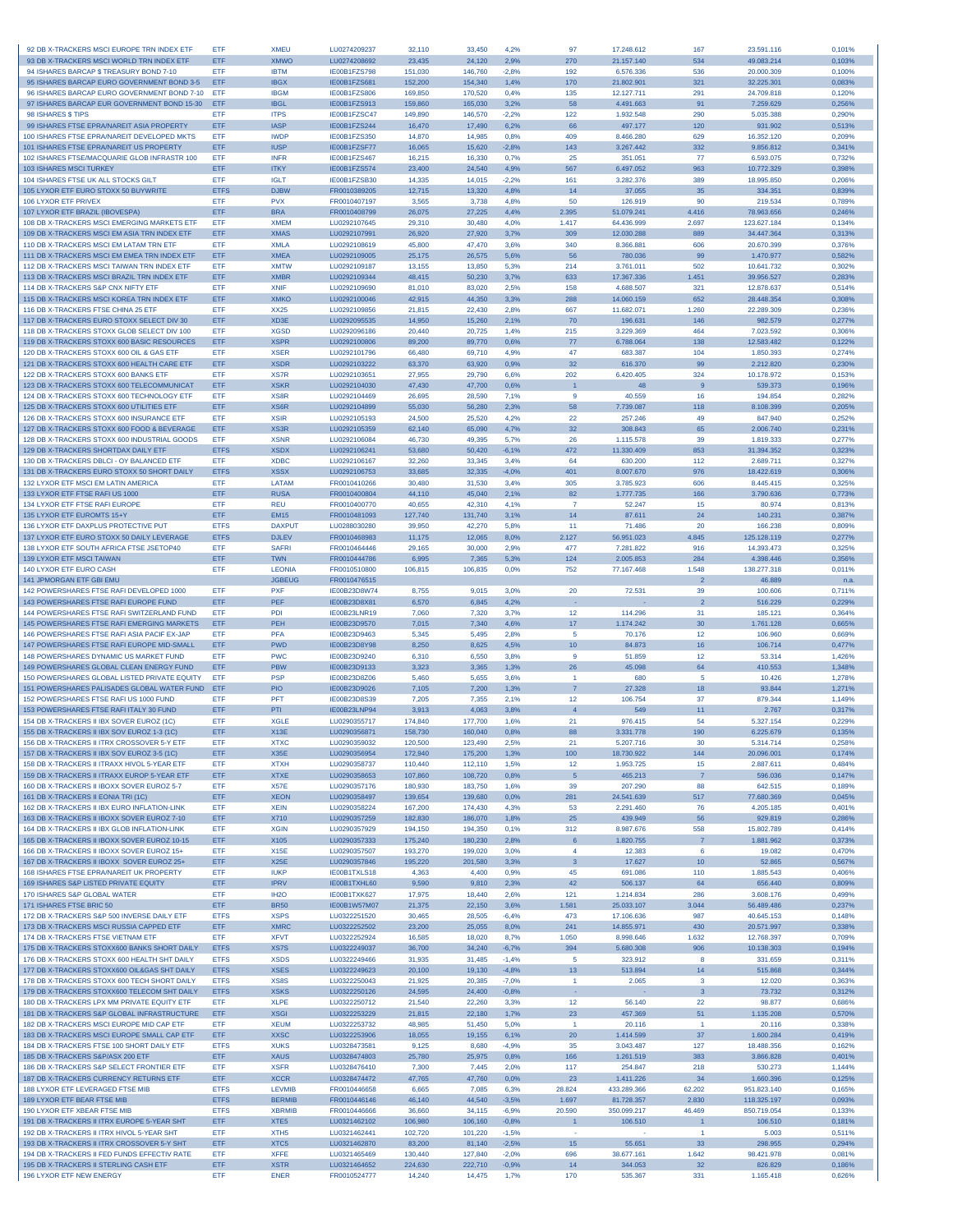| 197 LYXOR ETF WORLD WATER                    | ETF         | <b>WAT</b>        | FR0010527275 | 17,385  | 17,620  | 1,4%    | 124              | 764.699    | 264            | 1.446.636  | 0,724% |
|----------------------------------------------|-------------|-------------------|--------------|---------|---------|---------|------------------|------------|----------------|------------|--------|
| 198 LYXOR ETF WISE QUANTITATIVE STRATEGY     | ETF         | <b>WISE</b>       | FR0010540690 | 6,955   | 7,445   | 7,0%    | 14               | 78.957     | 27             | 180.287    | 0,850% |
| 199 RBS MARKET ACCESS ROGERS COMMODITY       | ETF         | <b>RICI</b>       | LU0249326488 | 26,810  | 27,260  | 1,7%    | 28               | 320.085    | 59             | 6.232.267  | 0,498% |
| 200 RBS MARKET ACCESS RICI METALS INDEX ETF  | ETF         |                   |              |         |         |         | 17               |            | 37             |            |        |
|                                              |             | <b>RICIME</b>     | LU0259320728 | 135,180 | 134,520 | $-0,5%$ |                  | 141.116    |                | 258.004    | 0,300% |
| 201 RBS MARKET ACCESS RICI AGRICULTURE INDEX | ETF         | <b>RICIAG</b>     | LU0259321452 | 100,860 | 99,990  | $-0.9%$ | 25               | 283.307    | 55             | 2.551.263  | 0,647% |
| 202 RBS MARKET ACCESS NYSE ARCA GOLD BUGS    | ETF         | <b>GOLDA</b>      | LU0259322260 | 170,250 | 164,170 | $-3.6%$ | 119              | 1.196.101  | 233            | 4.851.523  | 0,823% |
| 203 RBS MARKET ACCESS DAXGLOBAL ASIA INDEX   | ETF         | <b>ASIADX</b>     | LU0259323235 | 35,675  | 36,425  | 2,1%    | 34               | 401.592    | 70             | 595.678    | 0,737% |
| 204 RBS MARKET ACCESS SOUTH-EAST EUROPE TRAD | ETF         | <b>SUDEUR</b>     | LU0259329869 | 9,385   | 9,740   | 3.8%    | $\overline{4}$   | 19.328     | 8              | 44.217     | 1,195% |
| 205 RBS MARKET ACCESS DJ TURKEY TITANS 20    | ETF         | <b>TURK</b>       | LU0269999362 | 134,260 | 141,140 | 5,1%    | 37               | 296.850    | 51             | 452.843    | 0,958% |
| 206 RBS MARKET ACCESS DAXGLOBAL BRIC INDEX   | ETF         | <b>BRICDX</b>     | LU0269999792 | 44,875  | 46,655  | 4,0%    | 80               | 1.028.806  | 107            | 1.610.761  | 0,693% |
| 207 RBS MARKET ACCESS DAXGLOBAL RUSSIA INDEX | ETF         | <b>RUSSDX</b>     | LU0269999958 | 43,590  | 46,500  | 6.7%    | 32               | 382.589    | 66             | 1.332.848  | 0,823% |
| 208 RBS MARKET ACCESS FTSE/JSE AFRICA TOP 40 | ETF         | <b>AFRI</b>       | LU0270000028 | 31,950  | 32,960  | 3,2%    | 47               | 2.472.693  | 74             | 3.070.591  | 0,518% |
| 209 ISHARES DAX                              | ETF         | EXS1              | DE0005933931 | 59,290  | 62,950  | 6,2%    | 628              | 20.638.734 | 1.412          | 70.260.589 | 0,155% |
| 210 ISHARES DOW JONES-UBS COMMODITY SWAP     | ETF         | <b>EXXY</b>       | DE000A0H0728 | 28,925  | 28,945  | 0,1%    | 6                | 31.001     | 18             | 39.910     | 0,568% |
|                                              |             | <b>EXSJ</b>       |              |         |         |         |                  |            |                |            |        |
| 211 ISHARES STOXX EU ENLARGED 15             | ETF         |                   | DE000A0D8Q15 | 19,250  | 19,550  | 1,6%    | 6                | 141.546    | 17             | 728.008    | 0,526% |
| 212 ISHARES EURO STOXX SUSTAINABILITY 40     | ETF         | EXXV              | DE000A0F5UG3 | 8.795   | 9.140   | 3.9%    | 8                | 442.099    | 19             | 796.121    | 0.258% |
| 213 ISHARES EB.REXX JUMBO PFANDBRIEFE        | ETF         | <b>EXHE</b>       | DE0002635265 | 106,480 | 106,800 | 0,3%    | 42               | 1.377.987  | 72             | 2.011.568  | 0,652% |
| 214 ISHARES EURO STOXX                       | ETF         | <b>EXSI</b>       | DE000A0D8Q07 | 24,130  | 25,175  | 4,3%    | 34               | 3.882.726  | 65             | 6.911.616  | 0,161% |
| 215 ISHARES STOXX EUROPE 600 UTILITIES I     |             | <b>EXXS</b>       | DE000A0F5UD0 |         |         |         |                  |            |                |            | n.a.   |
| 216 ISHARES STOXX EUROPE 600                 | ETF         | <b>EXSA</b>       | DE0002635307 | 25,815  | 26,910  | 4.2%    | 398              | 41.675.081 | 538            | 49.898.065 | 0,128% |
| 217 ISHARES STOXX EUROPE LARGE 200           | ETF         | <b>EXSC</b>       | DE0005933980 | 27,180  | 28,275  | 4,0%    | 10 <sub>1</sub>  | 370.657    | 12             | 509.440    | 0,224% |
| 218 ISHARES STOXX EUROPE MID 200             | ETF         | <b>EXSD</b>       | DE0005933998 | 25.275  | 26,720  | 5.7%    | $\overline{7}$   | 175,618    | 11             | 207.885    | 0.335% |
| 219 ISHARES STOXX EU 600 TRAVEL&LEISURE I    |             | <b>EXXR</b>       | DE000A0F5UC2 |         |         |         |                  |            |                |            | n.a.   |
|                                              |             |                   |              |         |         |         |                  |            |                |            |        |
| 220 ISHARES STOXX EUROPE SMALL 200           | ETF         | <b>EXSE</b>       | DE000A0D8QZ7 | 16,605  | 17,420  | 4,9%    | 15               | 377.552    | 26             | 726.160    | 0,463% |
| 221 ISHARES STOXX EUROPE 600 TELECOM I       |             | <b>EXXQ</b>       | DE000A0F5UB4 |         |         |         |                  |            | ÷.             |            | n.a.   |
| 222 ISHARES STOXX EUROPE 600 TECHNOLOGY I    |             | <b>EXXP</b>       | DE000A0F5UA6 |         |         |         |                  |            |                |            | n.a    |
| 223 ISHARES STOXX EUROPE 600 RETAIL I        |             | <b>EXXN</b>       | DE000A0F5T93 |         |         |         |                  |            |                |            | n.a.   |
| 224 ISHARES DOW JONES U.S. SELECT DIVIDEND   | ETF         | EXX5              | DE000A0D8Q49 | 29,350  | 29.625  | 0.9%    | 112              | 1.539.494  | 283            | 3.914.790  | 0,288% |
| 225 ISHARES STOXX EUROPE SELECT DIVIDEND 30  | ETF         | <b>EXSH</b>       | DE0002635299 | 13,455  | 13,860  | 3,0%    | 36               | 1.094.231  | 58             | 1.384.751  | 0,259% |
| 226 ISHARES STOXX EUROPE 600 AUTO&PARTS I    |             | <b>EXXA</b>       | DE000A0D8Q56 |         |         |         |                  |            | ×,             |            | n.a.   |
| 227 ISHARES STOXX EUROPE 600 BANKS I         |             |                   |              |         |         |         |                  |            | ×              | ×          |        |
|                                              |             | <b>EXXB</b>       | DE000A0D8Q64 |         |         |         |                  |            |                |            | n.a.   |
| 228 ISHARES STOXX EU 600 BASIC RESOURCES I   |             | <b>EXXC</b>       | DE000A0D8Q72 |         |         |         |                  |            |                |            | n.a.   |
| 229 ISHARES STOXX EUROPE 600 CHEMICALS I     |             | <b>EXXD</b>       | DE000A0D8Q80 |         |         |         |                  |            |                |            | n.a.   |
| 230 ISHARES STOXX EU 600 CONST&MATERIALS I   |             | <b>EXXE</b>       | DE000A0F5T02 |         |         |         |                  |            | ×              |            | n.a.   |
| 231 ISHARES STOXX EU 600 FINANCIAL SERVICE I |             | <b>EXXF</b>       | DE000A0F5T10 |         |         |         |                  |            | ×              |            | n.a.   |
| 232 ISHARES STOXX EUROPE 600 FOOD&BEVERAGE   |             | <b>EXXG</b>       | DE000A0F5T28 |         |         |         |                  |            |                |            | n.a.   |
| 233 ISHARES STOXX EUROPE 600 HEALTH CARE I   |             | <b>EXXH</b>       | DE000A0F5T36 |         |         |         |                  |            | ×              |            | n.a.   |
| 234 ISHARES STOXX EU 600 INDUS GOOD&SERVIC I |             | <b>EXXI</b>       | DE000A0F5T44 |         |         |         |                  |            |                |            | n.a.   |
|                                              |             |                   |              |         |         |         |                  |            |                |            |        |
| 235 ISHARES STOXX EUROPE 600 INSURANCE I     |             | <b>EXXJ</b>       | DE000A0F5T51 |         |         |         |                  |            |                |            | n.a.   |
| 236 ISHARES STOXX EUROPE 600 MEDIA I         |             | <b>EXXK</b>       | DE000A0F5T69 |         |         |         |                  |            | ×              |            | n.a.   |
| 237 ISHARES STOXX EUROPE 600 OIL & GAS I     |             | <b>EXXL</b>       | DE000A0F5T77 |         |         |         |                  |            | ×              |            | n.a.   |
| 238 ISHARES STOXX EU 600 PERSON&HOUSEHOLD I  |             | <b>EXXM</b>       | DE000A0F5T85 |         |         |         |                  |            |                |            | n.a.   |
| 239 ISHARES FTSE MIB                         | ETF         | <b>IMIB</b>       | IE00B1XNH568 | 9,465   | 9,775   | 3,3%    | 1.269            | 28.077.838 | 2.715          | 68.784.707 | 0,170% |
| 240 ISHARES S&P GLOBAL CLEAN ENERGY          | ETF         | <b>INRG</b>       | IE00B1XNHC34 | 4,150   | 4.173   | 0.5%    | 342              | 2.064.817  | 742            | 3.627.927  | 0,553% |
| 241 ISHARES MSCI EUROPE                      | ETF         | <b>IMEU</b>       | IE00B1YZSC51 | 16,180  | 16,855  | 4.2%    | 353              | 19.092.103 | 572            | 31.919.619 | 0,106% |
|                                              |             |                   |              |         |         |         |                  |            | 84             |            |        |
| 242 ISHARES S&P TIMBER & FORESTRY            | ETF         | <b>WOOD</b>       | IE00B27YCF74 | 11,500  | 11,715  | 1,9%    | 45               | 971.751    |                | 1.877.601  | 0,755% |
| 243 ISHARES MSCI EM LATIN AMERICA            | ETF         | <b>LTAM</b>       | IE00B27YCK28 | 20,300  | 20,990  | 3,4%    | 267              | 5.167.421  | 493            | 7.748.721  | 0,386% |
| 244 JPMORGAN ETF GBI EMU 1-3Y                |             | JGBEU1            | FR0010561183 |         |         |         |                  |            |                |            | n.a.   |
| 245 JPMORGAN ETF GBI EMU 3-5Y                |             | JGBEU2            | FR0010561225 |         |         |         |                  |            |                |            | n.a.   |
| 246 JPMORGAN ETF GBI EMU 5-7Y                |             | JGBEU3            | FR0010561241 |         |         |         |                  |            |                |            | n.a.   |
| 247 JPMORGAN ETF GBI EMU 7-10Y               |             | JGBEU4            | FR0010561258 |         |         |         |                  |            |                |            | n.a.   |
| 248 DB X-TRACKERS II EONIA TRI (1D)          | ETF         | <b>XEOD</b>       | LU0335044896 | 134,809 | 134,836 | 0.0%    | 6                | 163.540    | 14             | 315.323    | n.a.   |
|                                              |             |                   |              |         |         |         | 88               |            | 169            |            |        |
| 249 LYXOR ETF FTSE 100                       | ETF         | <b>FTS100</b>     | FR0010438127 | 7,400   | 7,635   | 3,2%    |                  | 2.563.955  |                | 5.027.679  | 0,148% |
| 250 LYXOR ETF MSCI MALAYSIA                  | ETF         | <b>MAL</b>        | FR0010397554 | 13,810  | 14,130  | 2,3%    | 476              | 6.790.196  | 1.006          | 16.643.990 | 0,366% |
| 251 DB X-TRACKERS II SHORT IBOXX SOVER EUROZ | <b>ETFS</b> | <b>XSGL</b>       | LU0321463258 | 107,680 | 105,930 | $-1,6%$ | 38               | 622.133    | 78             | 1.062.074  | 0,253% |
| 252 DB X-TRACKERS II EMERG MKTS LIQUID EURB  | ETF         | <b>XEMB</b>       | LU0321462953 | 250,150 | 261,770 | 4,6%    | 588              | 12.146.416 | 1.164          | 25.808.473 | 0,493% |
| 253 JPMORGAN ETF GBI LOCAL US                |             | <b>JPMUS</b>      | FR0010561365 |         |         |         |                  |            |                |            | n.a.   |
| 254 POWERSHARES EUROMTS CASH 3 MONTHS FUND   | ETF         | PEU               | IE00B3BPCH51 | 102,630 | 102,790 | 0,2%    | 25               | 458.874    | 57             | 1.434.134  | 0,080% |
| 255 POWERSHARES MIDDLE EAST NORTH AFRICA     | ETF         | <b>PSM</b>        | IE00B3BPCJ75 | 8,020   | 8,295   | 3,4%    | 26               | 204.547    | 44             | 248.441    | 1,508% |
| 256 POWERSHARES GLOBAL AGRICULTURE FUND      |             |                   |              |         |         |         |                  |            |                |            |        |
|                                              | ETF         | PSU               | IE00B3BQ0418 | 8,990   | 9,115   | 1,4%    | 88               | 605.085    | 174            | 1.196.367  | 1,002% |
| 257 LYXOR ETF MSCI EMU                       | ETF         | <b>EMU</b>        | FR0007085501 | 31,005  | 32,330  | 4.3%    | 127              | 5.886.093  | 209            | 10.088.293 | 0,145% |
| 258 LYXOR ETF PAN AFRICA                     | ETF         | LAFRI             | FR0010636464 | 10,705  | 10,835  | 1,2%    | 573              | 3.525.914  | 979            | 5.353.432  | 0,660% |
| 259 LYXOR ETF MSCI ASIA APEX 50              | ETF         | <b>APEX</b>       | FR0010652867 | 61.930  | 64,540  | 4,2%    | 44               | 578.359    | 75             | 842.228    | 0.849% |
| 260 LYXOR ETF STOXX EUROPE 600 DAILY SHORT   | <b>ETFS</b> | <b>DJS</b>        | FR0010589101 | 71,560  | 68,490  | $-4.3%$ | 9                | 78.023     | 23             | 412.397    | 0.794% |
| 261 ETFX DAXGLOBAL SHIPPING FUND             | ETF         | <b>SHIP</b>       | IE00B3CMS880 | 13.380  | 14.690  | 9.8%    |                  | 173.720    | 30             | 226.557    | 1,003% |
| 262 ETFX RUSSELL 1000 US LARGE CAP FUND      | ETF         | <b>RONE</b>       | IE00B3CNHH32 | 22,425  | 22,990  | 2,5%    | $\overline{7}$   | 58,681     | 14             | 77.807     | 0,353% |
| 263 ETFX DAXGLOBAL COAL MINING FUND          | ETF         | <b>COAL</b>       | IE00B3CNHF18 | 38,625  | 38,495  | $-0,3%$ | $47\,$           | 286.819    | 95             | 1.539.067  | 0,754% |
| 264 ETFX DAXGLOBAL STEEL FUND                | ETF         | <b>STEE</b>       | IE00B3CNJ002 | 25.325  |         |         | 15               | 135,535    | 21             |            |        |
|                                              |             |                   |              |         | 26,035  | 2,8%    |                  |            |                | 243.347    | 0,827% |
| 265 ETFX DAXGLOBAL GOLD MINING FUND          | ETF         | <b>AUCO</b>       | IE00B3CNHG25 | 36,490  | 35,170  | $-3.6%$ | 175              | 1.285.107  | 299            | 2.208.073  | 1,024% |
| 266 ETFX DAXGLOBAL ALTERNATIVE ENERGY FUND   | ETF         | <b>ALTE</b>       | IE00B3CNHC86 | 9,890   | 9,845   | $-0.5%$ | 34               | 252.136    | 63             | 418.036    | 1,033% |
| 267 ETFX STOXX 600 OIL & GAS FUND            |             | OILG              | IE00B3CNH840 |         |         |         |                  |            | ÷.             |            | n.a.   |
| 268 ETFX STOXX 600 BASIC RESOURCES FUND      |             | <b>BASR</b>       | IE00B3CNH733 |         |         |         |                  |            | ×.             | ×,         | n.a.   |
| 269 ETFX STOXX 600 UTILITIES FUND            |             | UTIL              | IE00B3CNH956 |         |         |         |                  |            |                |            | n.a.   |
| 270 ETFX S-NETWORK GLOBAL WATER FUND         | ETF         | <b>WATE</b>       | IE00B3CNHB79 | 37,785  | 38,725  | 2,5%    |                  |            |                |            |        |
| 271 ETFX WNA GLOBAL NUCLEAR ENERGY FUND      | ETF         |                   |              |         |         |         | -6               | 9.371      | 11             | 103.626    | 0,744% |
| 272 ETFX S-NET ITG GLOBAL AGRI BUSINESS FUND |             | <b>NUKE</b>       |              | 20,825  |         |         | 20               |            | 31             |            |        |
|                                              |             |                   | IE00B3C94706 |         | 21,215  | 1,9%    |                  | 158.450    |                | 171.361    | 0,875% |
|                                              | ETF         | <b>AGRI</b>       | IE00B3CNHD93 | 38,405  | 38,825  | 1,1%    | 33               | 347.852    | 62             | 602.151    | 0,581% |
| 273 ETFX RUSSELL 2000 US SMALL CAP FUND      | ETF         | <b>RTWO</b>       | IE00B3CNHJ55 | 23,530  | 23,850  | 1,4%    | 65               | 1.375.407  | 110            | 2.159.335  | 0,280% |
| 274 DB X-TRACKERS II GLOB SOVEREIGN ETF (1C) | ETF         | <b>XGSH</b>       | LU0378818131 | 198,460 | 198,890 | 0,2%    | 137              | 12.279.604 | 263            | 15.294.059 | 0,302% |
| 275 DB X-TRACKERS II ITRX EU SEN FIN 5-Y     | ETF         | XSN <sub>5</sub>  | LU0378819295 | 105,370 | 106,250 | 0,8%    | $\overline{7}$   | 587.131    | $\overline{7}$ | 587.131    | 0,246% |
| 276 DB X-TRACKERS II ITRX EU SUB FIN 5-Y     | ETF         | XSB <sub>5</sub>  | LU0378819378 | 104,180 | 105,740 | 1,5%    | $\boldsymbol{8}$ | 77.158     | 14             | 163.135    | 0,511% |
| 277 DB X-TRACKERS II ITRX EU SEN FIN 5-Y SHT | ETF         | <b>XSNS</b>       | LU0378819709 | 109,440 | 108,530 | $-0,8%$ | ×,               |            |                |            | 0,257% |
| 278 DB X-TRACKERS II ITRX EU SUB FIN 5-Y SHT | ETF         | <b>XSBS</b>       | LU0378819881 | 107,380 | 105,750 | $-1.5%$ | 14               | 772.662    | 20             | 1.508.044  | 0,573% |
|                                              |             |                   | FR0010424143 |         |         |         |                  |            |                |            |        |
| 279 LYXOR ETF EUROSTOXX50 DAILY DOUBLE SHORT | <b>ETFS</b> | <b>BXX</b>        |              | 30,405  | 27,970  | $-8.0%$ | 1.250            | 33.930.076 | 2.960          | 85.937.922 | 0,214% |
| 280 DB X-TRACKERS EURO STOXX 50 ETF (1C)     | ETF         | <b>XESC</b>       | LU0380865021 | 27,330  | 28,460  | 4,1%    | 105              | 6.182.297  | 212            | 19.844.661 | 0,366% |
| 281 DB X-TRACKERS MSCI AC ASIA EX JAPAN ETF  | ETF         | <b>XAXJ</b>       | LU0322252171 | 23,065  | 24,005  | 4,1%    | 204              | 4.887.024  | 469            | 11.781.348 | 0,302% |
| 282 DB X-TRACKERS MSCI PACIFIC EX JAPAN ETF  | ETF         | <b>XPXJ</b>       | LU0322252338 | 32,365  | 33,010  | 2,0%    | 69               | 3.421.501  | 108            | 4.761.771  | 0,320% |
| 283 DB X-TRACKERS RUSSELL 2000 ETF           | ETF         | XRU <sub>2</sub>  | LU0322248658 | 78,250  | 79,230  | 1,3%    | 242              | 6.536.969  | 493            | 10.040.033 | 0,292% |
| 284 DB X-TRACKERS STOXX 600 ETF              | ETF         | XSX6              | LU0328475792 | 43,745  | 45.605  | 4,3%    | 77               | 7.569.541  | 177            | 17.223.371 | 0,122% |
| 285 DB X-TRACKERS CAC 40 ETF                 | ETF         | <b>XCAC</b>       | LU0322250985 | 33,360  | 34,955  | 4,8%    | 46               | 926.967    | 99             | 2.617.872  | 0,132% |
| 286 DB X-TRACKERS CAC 40 SHORT DAILY ETF     | <b>ETFS</b> | XC4S              | LU0322251280 | 56,730  | 54,030  | $-4,8%$ | 53               | 1.882.557  | 129            | 4.984.667  | 0,133% |
|                                              |             |                   |              |         |         |         |                  |            |                |            | 0.608% |
| 287 ISHARES S&P EMERGING MKTS INFRASTRUCTURE | ETF         | <b>IEMI</b>       | IE00B2NPL135 | 16,300  | 17,340  | 6,4%    | 266              | 1.841.598  | 381            | 2.327.878  |        |
| 288 ISHARES MARKIT IBOXX EURO COVERED BOND   | ETF         | <b>ICOV</b>       | IE00B3B8Q275 | 137,140 | 138,380 | 0.9%    | 39               | 1.334.129  | 83             | 2.232.209  | 0.993% |
| 289 ISHARES EB.REXX MONEY MARKET (DE)        | ETF         | EXVM              | DE000A0Q4RZ9 | 91,460  | 91,430  | 0,0%    | 32               | 605.250    | 53             | 1.208.754  | 0,164% |
| 290 DB X-TRACKERS EURO STOXX50 LEV DAILY ETF | <b>ETFS</b> | XEL <sub>2</sub>  | LU0411077828 | 11,005  | 11,885  | 8,0%    | 25               | 850.178    | 112            | 6.167.638  | 0.649% |
| 291 DB X-TRACKERS LEVDAX DAILY ETF           | <b>ETFS</b> | <b>XLDX</b>       | LU0411075376 | 40,965  | 46,045  | 12,4%   | 260              | 8.773.538  | 515            | 20.373.125 | 0,657% |
| 292 DB X-TRACKERS S&P 500 2X LEV DAILY ETF   | <b>ETFS</b> | XS <sub>2</sub> L | LU0411078552 | 11,610  | 12,435  | 7,1%    | 186              | 1.289.426  | 548            | 9.372.526  | 0,528% |
| 293 DB X-TRACKERS DB COMMODITY BOOSTER ETF   | ETF         | <b>XCBL</b>       | LU0411078123 | 17,345  | 17,885  | 3,1%    | 12               | 39.861     | 19             | 43.746     | 0.596% |
|                                              |             |                   |              |         |         |         |                  |            |                |            |        |
| 294 DB X-TRACKERS S&P U.S. CARBON EFFICIENT  | ETF         | <b>XGRC</b>       | LU0411076002 | 9,625   | 9,900   | 2,9%    | 4                | 5.575      | 11             | 58.747     | 0,966% |
| 295 DB X-TRACKERS MSCI PAN-EURO TRN ETF      | ETF         | <b>XMPE</b>       | LU0412624271 | 11,740  | 12,205  | 4,0%    | ×                |            |                |            | 0,620% |
| 296 LYXOR ETF EURO CORPORATE BOND            | ETF         | <b>CRPE</b>       | FR0010737544 | 121,380 | 123,080 | 1.4%    | 452              | 9.666.941  | 949            | 21.796.401 | 0,216% |
| 297 ISHARES BARCAP EURO AGGREGATE BOND       | ETF         | <b>IEAG</b>       | IE00B3DKXQ41 | 105,180 | 106,750 | 1,5%    | 121              | 10.634.413 | 191            | 46.986.073 | 0,310% |
| 298 ISHARES BARCAP EURO CORPORATE BOND       | ETF         | <b>IEAC</b>       | IE00B3F81R35 | 114,460 | 116,550 | 1.8%    | 298              | 21.668.341 | 490            | 27.988.806 | 0,188% |
| 299 ISHARES BARCAP EURO TREASURY BOND 0-1    | ETF         | <b>IEGE</b>       | IE00B3FH7618 | 100,750 | 100,970 | 0,2%    | 56               | 5.637.821  | 69             | 9.402.327  | 0,175% |
| 300 CS ETF (IE) ON IBOXX USD INFLATION (B)   | ETF         | <b>CSBILU</b>     | IE00B3VTPS97 | 99,330  | 97,010  | $-2,3%$ | 15               | 81.732     | 32             | 133.219    | 0,643% |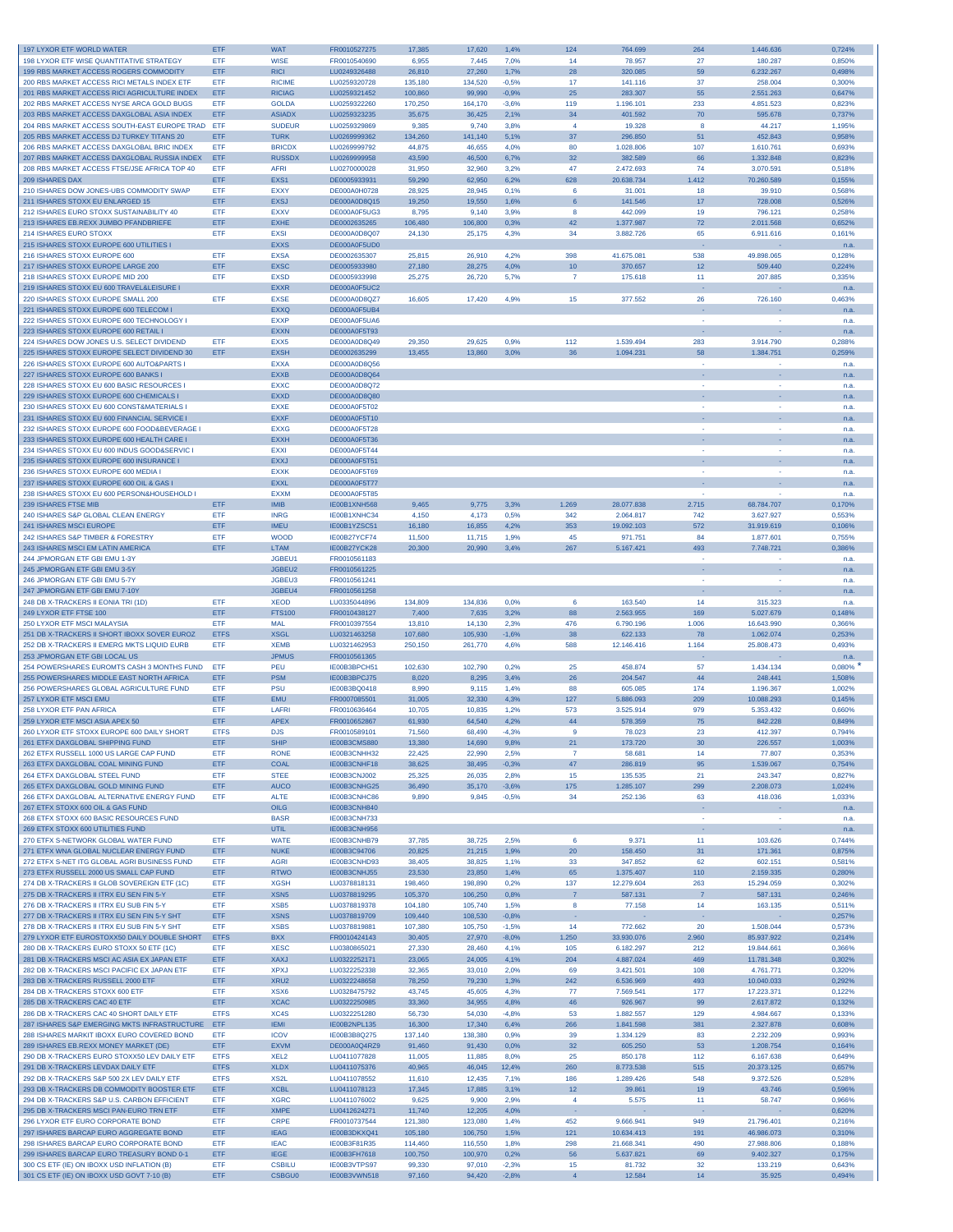| 302 CS ETF (IE) ON IBOXX USD GOVT 3-7 (B)                                                | ETF                        | <b>CSBGU7</b>                      | IE00B3VWN393                 | 89,210             | 86,870             | $-2.6%$            | 28                                      | 106.631              | 63                      | 610.747                | 0,498%           |
|------------------------------------------------------------------------------------------|----------------------------|------------------------------------|------------------------------|--------------------|--------------------|--------------------|-----------------------------------------|----------------------|-------------------------|------------------------|------------------|
| 303 CS ETF (IE) ON IBOXX USD GOVT 1-3 (B)                                                | ETF                        | <b>CSBGU3</b>                      | IE00B3VWN179                 | 79,490             | 77,750             | $-2.2%$            | 11                                      | 126.438              | 32                      | 773.611                | 0,373%           |
| 304 CS ETF (IE) ON IBOXX EUR INFLATION (B)                                               | ETF                        | <b>CSBILE</b>                      | IE00B3VTQ640                 | 105,300            | 109,870            | 4,3%               | 5                                       | 31.495               | 11                      | 95.979                 | 0,765%           |
| 305 CS ETF (IE) ON IBOXX EUR GOVT 7-10 (B)                                               | ETF                        | <b>CSBGE0</b>                      | IE00B3VTN290                 | 111,680            | 113,820            | 1.9%               | 16                                      | 927.162              | 41                      | 6.366.929              | 0,507%           |
| 306 CS ETF (IE) ON IBOXX EUR GOVT 3-7 (B)                                                | <b>FTF</b>                 | <b>CSBGE7</b>                      | IE00B3VTML14                 | 109,340            | 110,860            | 1.4%               | 14                                      | 51,720               | 20                      | 709.490                | 0.350%           |
| 307 CS ETF (IE) ON IBOXX EUR GOVT 1-3 (B)                                                | ETF                        | CSBGE3                             | IE00B3VTMJ91                 | 104,660            | 105,420            | 0,7%               | 59                                      | 4.009.430            | 108                     | 5.894.593              | 0,372%           |
| 308 CS ETF (IE) ON MSCI JAPAN SMALL CAP (B)                                              | ETF                        | <b>CSJPS</b>                       | IE00B3VWMK93                 | 76,770             | 76,350             | $-0,5%$            | 24                                      | 532.189              | 47                      | 2.299.979              | 0,477%           |
| 309 CS ETF (LUX) ON MSCI EMU LARGE CAP                                                   | ETF                        | <b>CSEMUI</b>                      | LU0154139132                 | 79,290             | 82,600             | 4.2%               | 29                                      | 379.207              | 60                      | 745.908                | 0,344%           |
| 310 CS ETF (LUX) ON MSCI EMERGING MARKETS                                                | ETF                        | <b>CSEM</b>                        | LU0254097446                 | 80,020             | 82,560             | 3.2%               | 93                                      | 3.380.990            | 146                     | 8.868.528              | 0,349%           |
| 311 CS ETF (IE) ON MSCI EMU SMALL CAP (B)                                                | ETF                        | <b>CSEMUS</b>                      | IE00B3VWMM18                 | 80,180             | 84,380             | 5.2%               | $\overline{\mathbf{3}}$                 | 97.724               | 8                       | 481.461                | 0,327%           |
| 312 CS ETF (IE) ON MSCI UK LARGE CAP (B)                                                 | <b>FTF</b>                 | <b>CSUKL</b>                       | IE00B3VWKZ07                 | 98.110             | 100,820            | 2.8%               | $\mathbf{a}$                            | 7.349                | 11                      | 11.189                 | 0,643%           |
| 313 CS ETF (IE) ON MSCI UK SMALL CAP (B)                                                 | ETF                        | <b>CSUKS</b>                       | IE00B3VWLG82                 | 112,700            | 120,250            | 6,7%               | $\overline{4}$                          | 24.038               | 5                       | 29.537                 | 0,804%           |
| 314 CS ETF (IE) ON MSCI USA LARGE CAP (B)                                                | ETF                        | <b>CSUSL</b>                       | IE00B3VWLJ14                 | 97,160             | 99,770             | 2,7%               | 9                                       | 1.300.172            | 18                      | 1.673.470              | 0,459%           |
| 315 CS ETF (IE) ON MSCI USA SMALL CAP (B)<br>316 CS ETF (IE) ON MSCI JAPAN LARGE CAP (B) | ETF                        | <b>CSUSS</b>                       | IE00B3VWM098                 | 113,150            | 115,800            | 2,3%               | 78                                      | 1.528.832            | 138                     | 3.268.823              | 0,500%           |
| 317 DB X-TRACKERS STX600 BASRESOUR SHT DAILY                                             | ETF<br><b>ETFS</b>         | <b>CSJPL</b><br><b>XBRS</b>        | IE00B3VWM213<br>LU0412624354 | 70,680<br>8.005    | 73,670<br>7,910    | 4.2%<br>$-1,2%$    | 48<br>6                                 | 1.320.224<br>178.033 | 80<br>14                | 2.145.487<br>621.965   | 0,366%<br>0,363% |
| 318 DB X-TRACKERS STX600 INDUSTR G SHT DAILY                                             | <b>ETFS</b>                | <b>XIGS</b>                        | LU0412624511                 | 36,490             | 34,435             | $-5,6%$            | $\overline{2}$                          | 1.559                | 10                      | 629.059                | 0,307%           |
| 319 DB X-TRACKERS STX600 INSURANCE SHT DAILY                                             | <b>ETFS</b>                | <b>XSIS</b>                        | LU0412624602                 | 37,450             | 35,865             | $-4,2%$            | $\overline{2}$                          | 5.201                | 5                       | 105.818                | 0,297%           |
| 320 DB X-TRACKERS STX600 UTILITIES SHT DAILY                                             | <b>FTFS</b>                | XS6S                               | LU0412624867                 | 37.730             | 36.810             | $-2.4%$            | $\overline{1}$                          | 734                  | $\overline{2}$          | 927                    | 0.262%           |
| 321 DB X-TRACKERS HSI SHORT DAILY ETF (2C)                                               | <b>ETFS</b>                | <b>XHSS</b>                        | LU0429790313                 | 10,185             | 9,390              | $-7.8%$            | 34                                      | 1.911.199            | 91                      | 6.122.244              | 0,549%           |
| 322 DB X-TRACKERS COMM BOOSTER DJ-UBSCI (2C)                                             | ETF                        | <b>XCBE</b>                        | LU0429790743                 | 28,020             | 28,690             | 2,4%               | 15                                      | 743.089              | 29                      | 1.210.270              | 0,552%           |
| 323 ETFX DJ EURO STOXX 50 LEVERAGED (2X)                                                 | <b>ETFS</b>                | I FU2                              | IE00B4QNJG91                 | 77,200             | 83.310             | 7.9%               | 30                                      | 489.061              | 86                      | 2.718.408              | 0,563%           |
| 324 ETFX DJ EURO STOXX 50 DOUBLE SHORT (2X)                                              | <b>ETFS</b>                | SEU <sub>2</sub>                   | IE00B4QNJ141                 | 49.140             | 45,000             | $-8.4%$            | 87                                      | 975.431              | 113                     | 1.815.565              | 0.617%           |
| 325 ISHARES MSCI EMERGING MARKETS (ACC)                                                  | ETF                        | <b>SEMA</b>                        | IE00B4L5YC18                 | 21,900             | 22,785             | 4,0%               | 72                                      | 914.899              | 125                     | 2.077.980              | 0,410%           |
| 326 ISHARES MSCI JAPAN (ACC)                                                             | ETF                        | <b>SJPA</b>                        | IE00B4L5YX21                 | 18,665             | 19,310             | 3,5%               | 21                                      | 607.379              | 33                      | 649.316                | 0,315%           |
| 327 ISHARES MSCI EUROPE (ACC)                                                            | ETF                        | <b>SMEA</b>                        | IE00B4K48X80                 | 28,100             | 29.275             | 4.2%               | 15 <sub>15</sub>                        | 2.506.691            | 20                      | 2.513.231              | 0,224%           |
| 328 ISHARES BARCAP EURO CORPORATE BOND 1-5                                               | <b>FTF</b>                 | <b>SE15</b>                        | IE00B4L60045                 | 102.340            | 103,600            | 1.2%               | 120                                     | 2.986.476            | 191                     | 4.057.198              | 0,491%           |
| 329 ISHARES BARCAP EURO TREASURY BOND                                                    | ETF                        | <b>SEGA</b>                        | IE00B4WXJJ64                 | 102,030            | 103,930            | 1,9%               | 75                                      | 6.131.359            | 122                     | 6.543.441              | 0,171%           |
| 330 ISHARES BARCAP EUR GOVERNMENT BOND 10-15                                             | ETF                        | <b>IBGZ</b>                        | IE00B4WXJH41                 | 125,730            | 129,890            | 3.3%               | 11                                      | 107.141              | 13                      | 196.757                | 0,198%           |
| 331 ISHARES BARCAP EURO GOVERNMENT BOND 5-7                                              | ETF                        | <b>IBGY</b>                        | IE00B4WXJG34                 | 135,690            | 137,040            | 1,0%               | 52                                      | 15.826.681           | 65                      | 15.942.354             | 0,093%           |
| 332 ISHARES MSCI PACIFIC EX-JAPAN                                                        | ETF                        | <b>SPXJ</b>                        | IE00B4WXJD03                 | 30.465             | 31,015             | 1.8%               | 32                                      | 1.007.063            | 65                      | 2.049.665              | 0,363%           |
| 333 ISHARES S&P 500 (ACC)                                                                | ETF                        | <b>SACC</b>                        | IE00B4L5ZD99                 | 24,590             | 25,200             | 2.5%               | 67                                      | 1.705.898            | 123                     | 3.002.286              | 0,276%           |
| 334 ISHARES MSCI WORLD (ACC)                                                             | <b>FTF</b>                 | <b>SWDA</b>                        | IE00B4L5Y983                 | 21.565             | 22.225             | 3.1%               | 18                                      | 485,390              | 38                      | 669,874                | 0.419%           |
| 335 ETFX DAX 2X LONG FUND                                                                | <b>ETFS</b>                | DEL <sub>2</sub>                   | IE00B4QNHH68                 | 113,830            | 127,810            | 12.3%              | 191                                     | 5.062.027            | 333                     | 8.055.289              | 0,611%           |
| 336 ETFX DAX 2X SHORT FUND                                                               | <b>ETFS</b>                | DES <sub>2</sub>                   | IE00B4QNHZ41                 | 37,895             | 33,340             | $-12,0%$           | 304                                     | 10.071.792           | 578                     | 17.880.855             | 0,448%           |
| 337 AMUNDI ETF DOW JONES EURO STOXX 50                                                   | <b>ETF</b>                 | C <sub>50</sub>                    | FR0010654913                 | 41,435             | 43.095             | 4.0%               | 167                                     | 6.896.467            | 439                     | 20.645.091             | 0,086%           |
| 338 AMUNDI ETF LEVERAGED DJ EURO STOXX 50                                                | <b>ETFS</b>                | C <sub>5</sub> L                   | FR0010756072                 | 119,850            | 129,360            | 7.9%               | 82                                      | 2.576.469            | 189                     | 5.464.326              | 0.141%           |
| 339 AMUNDI ETF LEVERAGED MSCI EUROPE DAILY                                               | <b>ETFS</b>                | <b>CLEV</b>                        | FR0010756080<br>FR0010755611 | 374,500            | 405,730            | 8.3%               | $\sqrt{5}$                              | 1.276.202            | 21                      | 1.849.373              | 0,242%           |
| 340 AMUNDI ETF LEVERAGED MSCI USA DAILY<br>341 AMUNDI ETF MSCI CHINA                     | <b>ETFS</b><br>ETF         | CL <sub>2</sub><br>CC <sub>1</sub> | FR0010713784                 | 278,480<br>193,710 | 292,560<br>199,660 | 5,1%<br>3,1%       | 85<br>118                               | 676.410<br>3.137.691 | 208<br>198              | 4.626.871<br>4.629.135 | 0,345%<br>0,368% |
| 342 AMUNDI ETF MSCI EASTERN EUROPE EX RUSSIA                                             | ETF                        | CE9                                | FR0010717074                 | 232,720            | 238,490            | 2.5%               | 10                                      | 230.415              | 23                      | 1.524.123              | 0,263%           |
| 343 AMUNDI ETF MSCI EMU                                                                  | ETF                        | <b>CMU</b>                         | FR0010655688                 | 104.990            | 109,440            | 4,2%               | 24                                      | 2.361.820            | 69                      | 7.967.599              | 0,162%           |
| 344 AMUNDI ETF MSCI EUROPE                                                               | ETF                        | <b>CEU</b>                         | FR0010655696                 | 121,920            | 127,060            | 4,2%               | 27                                      | 1.910.128            | 43                      | 2.659.869              | 0,126%           |
| 345 AMUNDI ETF MSCI INDIA                                                                | ETF                        | C12                                | FR0010713727                 | 321,640            | 332,360            | 3,3%               | 57                                      | 1.618.450            | 104                     | 3.238.917              | 0,392%           |
| 346 AMUNDI ETF MSCI ITALY                                                                | ETF                        | CI <sub>1</sub>                    | FR0010655720                 | 70,040             | 71,970             | 2,8%               | 49                                      | 1.259.469            | 66                      | 2.071.844              | 0,096%           |
| 347 AMUNDI ETF MSCI PACIFIC EX JAPAN                                                     | ETF                        | CP <sub>9</sub>                    | FR0010713669                 | 324,580            | 330,150            | 1,7%               | 34                                      | 660.835              | 65                      | 896.366                | 0,332%           |
| 348 AMUNDI ETF MSCI USA                                                                  | <b>FTF</b>                 | CU2                                | FR0010688275                 | 109,620            | 112,440            | 2,6%               | 102                                     | 1.530.807            | 180                     | 3.962.395              | 0,132%           |
| 349 AMUNDI ETF SHORT DOW JONES EURO STOXX 50                                             | <b>ETFS</b>                | C <sub>5</sub> S                   | FR0010757781                 | 35.045             | 33.640             | $-4.0%$            | 12                                      | 215.951              | 22                      | 264.293                | 0,193%           |
| 350 AMUNDI ETF SHORT MSCI EUROPE DAILY                                                   | <b>ETFS</b>                | C8E                                | FR0010791186                 | 41,715             | 39,990             | $-4,1%$            | 18                                      | 281.699              | 36                      | 943.555                | 0,288%           |
| 351 AMUNDI ETF SHORT MSCI USA DAILY                                                      | <b>ETFS</b>                | C2U                                | FR0010791194                 | 51,260             | 49,875             | $-2,7%$            | 17 <sub>2</sub>                         | 227.039              | 39                      | 756.500                | 0,495%           |
| 352 LYXOR ETF EUMTS AAA MACROWEIGHT GOV BOND                                             | ETF                        | <b>EMAAA</b>                       | FR0010820258                 | 117,550            | 118,240            | 0.6%               | 117                                     | 1.637.739            | 273                     | 6.532.634              | 0,181%           |
| 353 LYXOR ETF EUR CORP BOND EX FINANCIAL                                                 | ETF                        | <b>CBEF</b>                        | FR0010814236                 | 111,170            | 112,880            | 1,5%               | 189                                     | 3.706.189            | 341                     | 6.456.098              | 0,393%           |
| 354 CS ETF (IE) ON EURO STOXX 50                                                         | ETF                        | CSSX5E                             | IE00B53L3W79                 | 59,600             | 61.970             | 4,0%               | 106                                     | 4.604.941            | 172                     | 8.936.543              | 0,240%           |
| 355 CS ETF (IE) ON DOW JONES IND AVERAGE                                                 | ETF                        | <b>CSINDU</b>                      | IE00B53L4350                 | 93,130             | 94,100             | 1,0%               | 18                                      | 1.933.158            | 25                      | 2.570.235              | 0,249%           |
| 356 CS ETF (IE) ON NASDAQ 100                                                            | ETF                        | <b>CSNDX</b>                       | IE00B53SZB19                 | 99,770             | 104.440            | 4.7%               | 69                                      | 2.336.982            | 136                     | 4.537.495              | 0,196%           |
| 357 CS ETF (IE) ON FTSE 100                                                              | ETF                        | <b>CSUKX</b>                       | IE00B53HP851                 | 83,040             | 85,590             | 3,1%               | 12                                      | 786.018              | 18                      | 1.387.267              | 0,184%           |
| 358 CS ETF (IE) ON FTSE MIB                                                              | ETF                        | <b>CSMIB</b>                       | IE00B53L4X51                 | 49,150             | 50,690             | 3,1%               | 107                                     | 5.361.222            | 194                     | 10.234.918             | 0,271%           |
| 359 CS ETF (IE) ON NIKKEI 225                                                            | ETF                        | <b>CSNKY</b>                       | IE00B52MJD48                 | 75,830             | 77,800             | 2.6%               | 35                                      | 466.487              | 44                      | 523,590                | 0,194%           |
| 360 CS ETF (IE) ON MSCI PACIFIC EX JAPAN                                                 | ETF                        | <b>CSPXJ</b>                       | IE00B52MJY50                 | 77,300             | 78,920             | 2.1%               | 9                                       | 1.094.703            | 9                       | 1.094.703              | 0,421%           |
| 361 CS ETF (IE) ON MSCI CANADA                                                           | ETF                        | <b>CSCA</b>                        | IE00B52SF786                 | 83,960             | 85,400             | 1,7%               | 92                                      | 3.105.652            | 173                     | 5.704.436              | 0,631%           |
| 362 CS ETF (IE) ON MSCI UK                                                               | <b>FTF</b>                 | <b>CSUK</b>                        | IE00B539F030                 | 79,820             | 82,250             | 3.0%               | -6                                      | 598,547              | -8                      | 604.860                | 0.596%           |
| 363 CS ETF (IE) ON MSCI USA                                                              | ETF                        | CSUS                               | IE00B52SFT06                 | 86,430             | 88,660             | 2,6%               | $6\phantom{1}$                          | 707.224              | 16                      | 1.565.140              | 0,194%           |
| 364 CS ETF (IE) ON MSCI JAPAN                                                            | ETF                        | <b>CSJP</b>                        | IE00B53QDK08                 | 69,050             | 71,410             | 3,4%               | 96                                      | 883.629              | 112                     | 2.001.260              | 0,249%           |
| 365 CS ETF (IE) ON MSCI EUROPE                                                           | ETF                        | <b>CSEU</b>                        | IE00B53QFR17                 | 67,970             | 70,860             | 4,3%               | 19                                      | 3.368.564            | 23                      | 3.524.366              | 0,244%           |
| 366 CS ETF (IE) ON MSCI EMU                                                              | ETF                        | <b>CSEML</b>                       | IE00B53QG562                 | 59.070             | 61,600             | 4.3%               | 12                                      | 616,019              | 24                      | 1.080.907              | 0.607%           |
| 367 ISHARES EURO STOXX 50 (ACC)                                                          | ETF                        | <b>IFUA</b>                        | IE00B4L5YV07                 | 22,790             | 23,700             | 4,0%               | 37                                      | 1.167.613            | 71                      | 1.666.236              | 0,384%           |
| 368 LYXOR ETF MSCI EUROPE REAL ESTATE                                                    | ETF                        | <b>REEU</b>                        | FR0010833558                 | 25,130             | 25,265             | 0.5%               | 6                                       | 218.012              | 28                      | 430.892                | 0,785%           |
| 369 LYXOR ETF MSCI USA REAL ESTATE                                                       | ETF                        | <b>REUSA</b>                       | FR0010833566<br>FR0010833541 | 30,240             | 29,450             | $-2,6%$            | 43                                      | 532.031              | 88                      | 1.208.077              | 0,780%           |
| 370 LYXOR ETF MSCI ASIA EXJPN REAL ESTATE                                                | ETF                        | <b>REASIA</b>                      |                              | 7,665              | 8.350              | 8,9%               | 17                                      | 542.273              | 40                      | 651.614                | 0,515%           |
| 371 LYXOR ETF MSCI WORLD REAL ESTATE<br>372 POWERSHARES FTSE RAFI HONG KONG CHINA        | ETF                        | <b>REWLD</b>                       | FR0010833574                 | 28,880             | 29,290             | 1,4%               | 24                                      | 419.440              | 58                      | 720.120                | 0,568%           |
| 373 AMUNDI ETF MSCI EUROPE BANKS                                                         | ETF<br>ETF                 | PRH<br>C <sub>B5</sub>             | IE00B3BPCG45                 | 13,695<br>58,210   | 14,560<br>62,470   | 6,3%               | 16<br>62                                | 34.121<br>1.940.236  | 30<br>73                | 46.950                 | 0,741%           |
| 374 AMUNDI ETF MSCI EUROPE CONSUM DISCRETION                                             | ETF                        | CD <sub>6</sub>                    | FR0010688176<br>FR0010688184 | 102,650            | 108,420            | 7,3%<br>5.6%       | $\overline{2}$                          | 896.448              | $\overline{2}$          | 1.978.716<br>896.448   | 0,237%<br>0,184% |
| 375 AMUNDI ETF MSCI EUROPE CONSUMER STAPLES                                              | ETF                        | CS <sub>5</sub>                    | FR0010688168                 | 174,800            | 183,270            | 4,8%               | $\overline{4}$                          | 196.315              | $\overline{4}$          | 196.315                | 0,193%           |
| 376 AMUNDI ETF MSCI EUROPE HEALTHCARE                                                    | ETF                        | CH <sub>5</sub>                    | FR0010688192                 | 118,230            | 119,710            | 1.3%               | 35                                      | 529.558              | 69                      | 624.018                | 0,208%           |
| 377 AMUNDI ETF MSCI EUROPE INDUSTRIALS                                                   | ETF                        | CIN                                | FR0010688218                 | 154,240            | 162,440            | 5,3%               | $\overline{2}$                          | 23.658               | 6                       | 789.573                | 0,162%           |
| 378 AMUNDI ETF MSCI EUROPE IT                                                            | ETF                        | CI <sub>6</sub>                    | FR0010713768                 | 45,485             | 48,735             | 7,1%               | $\overline{1}$                          | 380.193              | $\overline{4}$          | 386.579                | 0,188%           |
| 379 AMUNDI ETF MSCI EUROPE MATERIALS                                                     | ETF                        | C8M                                | FR0010791137                 | 248,230            | 257,790            | 3,9%               | $\overline{2}$                          | 377.167              | $\overline{\mathbf{3}}$ | 378.406                | 0,161%           |
| 380 AMUNDI ETF MSCI EUROPE TELECOM SERVICES                                              | ETF                        | CT5                                | FR0010713735                 | 76,800             | 77,140             | 0.4%               | $\mathbf{3}$                            | 516.460              | 3                       | 516.460                | 0,175%           |
| 381 AMUNDI ETF MSCI EUROPE UTILITIES                                                     | ETF                        | CU5                                | FR0010688234                 | 123,470            | 126,400            | 2,4%               | $\overline{\mathbf{3}}$                 | 431.450              | 3                       | 431.450                | 0,180%           |
| 382 AMUNDI ETF MSCI WORLD ENERGY                                                         | ETF                        | <b>CWE</b>                         | FR0010791145                 | 242,190            | 251,900            | 4,0%               | 72                                      | 1.585.657            | 100                     | 5.974.029              | 0,325%           |
| 383 AMUNDI ETF MSCI WORLD FINANCIALS                                                     | ETF                        | <b>CWF</b>                         | FR0010791152                 | 72,020             | 75,090             | 4,3%               | $\overline{2}$                          | 226.831              | $\overline{\mathbf{3}}$ | 228.270                | 0,373%           |
| 384 AMUNDI ETF REAL ESTATE REIT IEIF                                                     | ETF                        | C8R                                | FR0010791160                 | 172.050            | 172,290            | 0,1%               | $\overline{1}$                          | 175                  | $\overline{4}$          | 2.623                  | 0.299%           |
| 385 AMUNDI ETF MSCI EUROPE INSURANCE                                                     | ETF                        | CI <sub>5</sub>                    | FR0010688226                 | 47,235             | 49,575             | 5,0%               |                                         |                      |                         | 860                    | 0,199%           |
| 386 DB X-TRACKERS SHORTDAX X2 DAILY ETF                                                  | <b>ETFS</b>                | XSD <sub>2</sub>                   | LU0411075020                 | 28,965             | 25,425             | $-12,2%$           | 253                                     | 3.475.259            | 514                     | 13.558.181             | 0,603%           |
| 387 DB X-TRACKERS FTSE100 LEV DAILY ETF                                                  | <b>ETFS</b>                | XUL <sub>2</sub>                   | LU0412625088                 | 10,495             | 11,220             | 6,9%               | 11                                      | 88.494               | 37                      | 110.765                | 0,753%           |
| 388 DB X-TRACKERS S&P500 2XINVERSE DAILY ETF                                             | <b>ETFS</b>                | <b>XT21</b>                        | LU0411078636                 | 11,755             | 10.470             | $-10.9%$           | 631                                     | 3.515.650            | 1.261                   | 9.942.630              | 0,550%           |
| 389 DB X-TRACKERS EURSTX50 DOUBSHRT DAI ETF                                              | <b>ETFS</b>                | <b>XEDS</b>                        | LU0417510616                 | 21,715             | 19.955             | $-8,1%$            | 82                                      | 789.635              | 212                     | 6.365.928              | 0,623%           |
| 390 AMUNDI ETF COMMODITIES S&P GSCI (LE)                                                 | ETF                        | CL7                                | FR0010821728                 | 266,850            | 270,080            | 1,2%               | $\overline{4}$                          | 336.069              | 8                       | 735.026                | 0,665%           |
| 391 AMUNDI ETF COMMODIT S&P GSCI AGRICULTURE                                             | ETF                        | CA8                                | FR0010821736                 | 65,060             | 65,210             | 0,2%               | 19                                      | 234.878              | 40                      | 483.693                | 0,778%           |
| 392 AMUNDI ETF COMMODITIES S&P GSCI METALS                                               | ETF                        | <b>CMEV</b>                        | FR0010821744                 | 252,920            | 252,390            | $-0,2%$            | 37                                      | 1.010.437            | 69                      | 4.478.276              | 0,586%           |
| 393 AMUNDI ETF COMMODIT S&P GSCI NON ENERGY                                              | ETF                        | <b>NEG</b>                         | FR0010821777                 | 200,000            | 198,500            | $-0.8%$            | $\overline{1}$                          | 2.194                |                         | 2.194                  | 0,701%           |
| 394 AMUNDI ETF EURO CORPORATES                                                           | ETF                        | CC <sub>4</sub>                    | FR0010754119                 | 178,250            | 180,890            | 1,5%               | 61                                      | 510.664              | 122                     | 862.704                | 0,336%           |
| 395 AMUNDI ETF EURO INFLATION                                                            | ETF                        | C <sub>13</sub>                    | FR0010754127                 | 168,370            | 175,320            | 4,1%               | 11                                      | 149.191              | 19                      | 337.355                | 0,502%           |
| 396 AMUNDI ETF MSCI BRAZIL                                                               | ETF                        | <b>BRZ</b>                         | FR0010821793                 | 49,225             | 51,130             | 3,9%               | 163                                     | 1.490.722            | 351                     | 3.519.155              | 0,387%           |
| 397 AMUNDI ETF MSCI EUROPE EX EMU<br>398 AMUNDLETE MSCLWORLD EX EMU                      | ETF                        | CU <sub>9</sub><br><b>CM9</b>      | FR0010821819<br>FR0010756114 | 138,640<br>122.920 | 144,390<br>126,320 | 4,1%<br>2.8%       | $\overline{\mathbf{3}}$<br>$\mathbf{a}$ | 93.544               | 6                       | 294.871                | 0,215%<br>0.241% |
|                                                                                          |                            |                                    |                              |                    | 107,070            | $-1,6%$            |                                         | 228.791<br>108.078   | 19<br>$\overline{2}$    | 3.273.232<br>108.078   | 0,380%           |
|                                                                                          | <b>FTF</b>                 |                                    |                              |                    |                    |                    |                                         |                      |                         |                        |                  |
| 399 AMUNDI ETF SHT GOVT EUROMTS BROAD INV GR                                             | <b>ETFS</b>                | SB <sub>0</sub>                    | FR0010821850                 | 108,860            |                    |                    | $\overline{2}$                          |                      |                         |                        |                  |
| 400 AMUNDI ETF SHT GOVT EUROMTS 10-15 INV GR                                             | <b>ETFS</b>                | <b>S10</b>                         | FR0010823385                 | 105,120            | 101,800            | $-3,2%$            | 11                                      | 449.112              | 146<br>$\overline{2}$   | 5.286.812              | 0,352%           |
| 401 AMUNDI ETF SHT GOVT EUROMTS 1-3 INV GR                                               | <b>ETFS</b>                | S <sub>13</sub>                    | FR0010821876                 | 121,830            | 120,910            | $-0.8%$<br>$-1.3%$ | $\overline{2}$<br>4                     | 10.936               | 8                       | 10.936<br>189.767      | 0,216%           |
| 402 AMUNDI ETF SHT GOVT EUROMTS 3-5 INV GR<br>403 AMUNDI ETF SHT GOVT EUROMTS 5-7 INV GR | <b>ETFS</b><br><b>ETFS</b> | <b>S35</b><br>S5B                  | FR0010823401<br>FR0010823443 | 111,390<br>106,290 | 109,950<br>104,530 | $-1,7%$            | $\overline{2}$                          | 154.049<br>5.398     | 5                       | 38.214                 | 0,232%<br>0,261% |
| 404 AMUNDI ETF SHT GOVT EUROMTS 7-10 INV GR                                              | <b>ETFS</b>                | S71                                | FR0010823450                 | 104,220            | 102,250            | $-1,9%$            | $\overline{\mathbf{3}}$                 | 12.652               | 5                       | 20.598                 | 0.309%           |
| 405 CS ETF (IE) ON S&P 500                                                               | ETF                        | <b>CSSPX</b>                       | IE00B5BMR087                 | 87,080             | 89,240             | 2,5%               | 100                                     | 3.953.535            | 188                     | 13.829.975             | 0,206%           |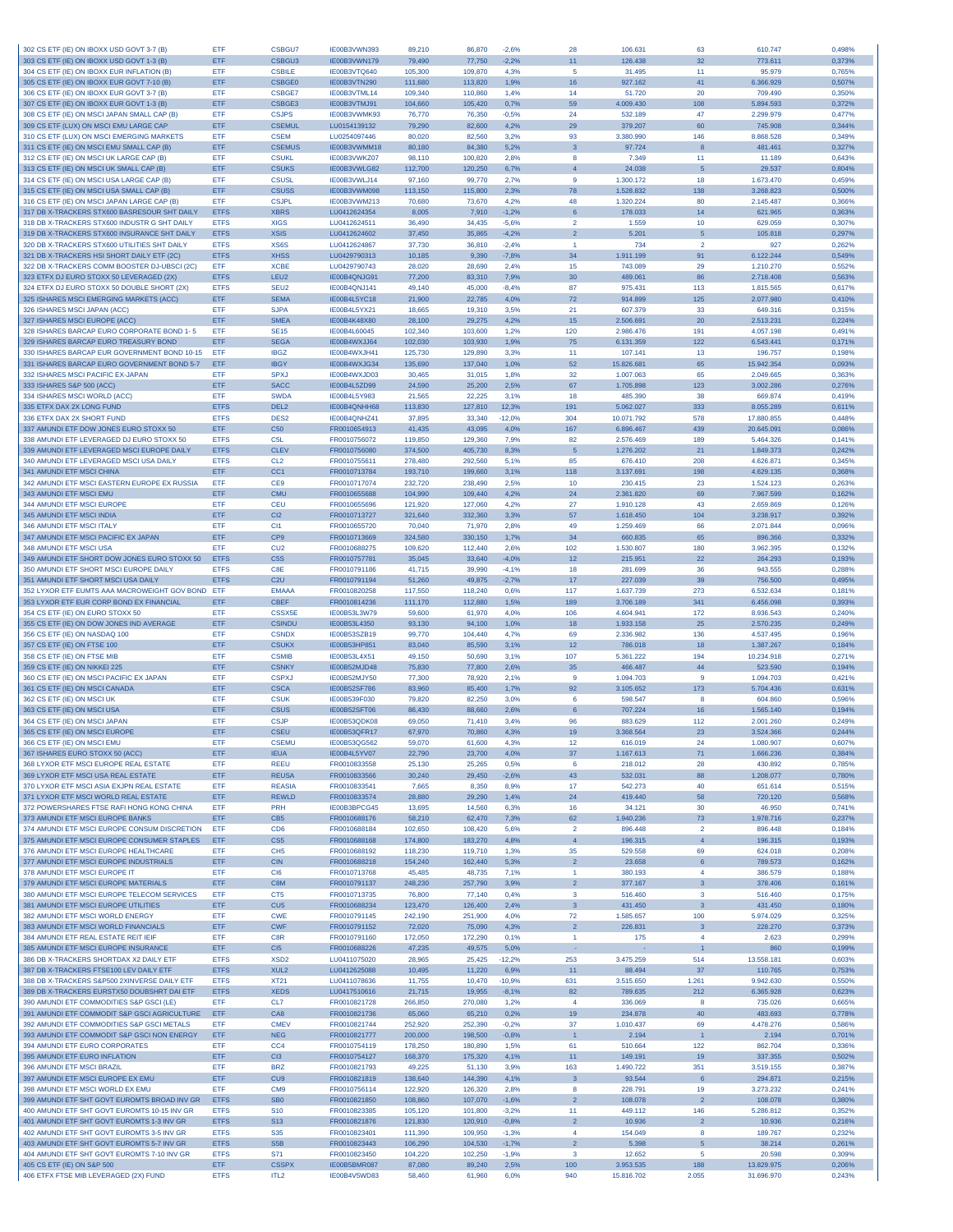| 407 ETFX FTSE MIB SUPER SHORT STRATEGY (2X)                                       | <b>ETFS</b>       | ITS <sub>2</sub>            | IE00B4TG8N52                 | 84,060            | 78,050             | $-7,1%$      | 1.191                   | 20.839.140        | 2.552          | 48.522.381            | 0,230%           |
|-----------------------------------------------------------------------------------|-------------------|-----------------------------|------------------------------|-------------------|--------------------|--------------|-------------------------|-------------------|----------------|-----------------------|------------------|
| 408 LYXOR ETF EURO STOXX 50 DIVIDENDS                                             | ETF               | <b>DIV</b>                  | FR0010869529                 | 95,260            | 100,630            | 5,6%         | 15                      | 160.035           | 25             | 251.450               | 0,887%           |
| 409 UBS-ETF EURO STOXX 50 A                                                       | ETF               | E50EUA                      | LU0136234068                 | 24,160            | 25,165             | 4,2%         | 22                      | 19.868.537        | 55             | 55.164.409            | 0,254%           |
| 410 UBS-ETF EURO STOXX 50 I                                                       | ETF               | E50EUI                      | LU0155367302                 | 24.236,850        | 25.198,450         | 4,0%         |                         |                   | $\overline{1}$ | 23.642                | 0,487%           |
| 411 UBS-ETF MSCI EMU A                                                            | ETF               | <b>EMUEUA</b>               | LU0147308422                 | 76,960            | 80.260             | 4.3%         | 26                      | 992.524           | 39             | 1.833.919             | 0,445%           |
| 412 UBS-ETF MSCI EMU I                                                            | ETF               | <b>EMUEUI</b>               | LU0446735093                 | 77.697,310        | 80.982,180         | 4.2%         |                         |                   |                |                       | 0,279%           |
| 413 UBS-ETF MSCI EMU VALUE A                                                      | ETF               | <b>EMVEUA</b>               | LU0446734369                 | 28,955            | 30,020             | 3,7%         | ×.                      |                   | $\overline{1}$ | 30                    | 0,250%           |
| 414 UBS-ETF MSCI EUROPE A                                                         | ETF               | <b>EUREUA</b>               | LU0446734104                 | 44,040            | 45,900             | 4,2%         |                         |                   |                |                       | 0,465%           |
| 415 UBS-ETF MSCI CANADA I                                                         | ETF               | <b>CANEUI</b>               | LU0446734955                 | 23.712,590        | 24.150,530         | 1,8%         | ×                       |                   | $\overline{1}$ | 605.171               | 0,413%           |
| 416 UBS-ETF MSCI EUROPE I                                                         | <b>FTF</b>        | <b>EUREUI</b>               | LU0446734286                 | 44.034.600        | 45.849.340         | 4,1%         | $\sim$                  | ٠.                |                |                       | 0.322%           |
| 417 UBS-ETF MSCI JAPAN I                                                          | ETF               | <b>JPNEUI</b>               | LU0258212462                 | 22.904,120        | 23.707,710         | 3,5%         |                         |                   |                |                       | 0,362%           |
| 418 UBS-ETF MSCI JAPAN A                                                          | ETF               | <b>JPNEUA</b>               | LU0136240974                 | 22,915            | 23,705             | 3,4%         | 3                       | 3.261             | 8              | 233.822               | 0,298%           |
| 419 UBS-ETF MSCI PACIFIC (EX JAPAN) A                                             | ETF               | <b>PACEUA</b>               | LU0446734526                 | 30.930            | 31,565             | 2,1%         | $\overline{1}$          | 1.720             | $\mathbf{8}$   | 4.452.043             | 0,482%           |
| 420 UBS-ETF MSCI USA A                                                            | ETF               | <b>USAEUA</b>               | LU0136234654                 | 95.580            | 98.110             | 2.6%         | $\mathbf{1}$            | 980               | 57             | 3.821.390             | 0.260%           |
| 421 UBS-ETF MSCI USA I                                                            | ETF               | <b>USAEUI</b>               | LU0446735259                 | 95.728,050        | 98.231,200         | 2,6%         | ÷                       |                   | $\overline{7}$ | 4.102.872             | 0,281%           |
| 422 UBS-ETF MSCI WORLD A                                                          | ETF               | <b>WRDEUA</b>               | LU0340285161                 | 94,720            | 97,640             | 3,1%         | $\overline{\mathbf{3}}$ | 972.410           | $\overline{4}$ | 993.114               | 0,346%           |
| 423 UBS-ETF MSCI CANADA A                                                         | ETF               | <b>CANEUA</b>               | LU0446734872                 | 23,685            | 24,135             | 1,9%         | 30                      | 462.700           | 76             | 6.822.419             | 0,410%           |
| 424 UBS-ETF MSCI WORLD I                                                          | <b>FTF</b>        | WRDEUI                      | LU0446735416                 | 94.571,910        | 97.484,940         | 3,1%         | $\overline{1}$          | 966.720           | 6              | 3.997.623             | 0,343%           |
| 425 DB X-TRACKERS II EUR INFLATION SWAP 5 Y                                       | ETF               | XIF <sub>5</sub>            | LU0426245436                 | 116,110           | 115,280            | $-0.7%$      | $\overline{2}$          | 5.923             | $\overline{7}$ | 18.841                | 0,173%           |
| 426 DB X-TRACKERS II EUR LIQ CORPORATE 100                                        | ETF               | <b>XBLC</b>                 | LU0478205379                 | 127.490           | 129,060            | 1.2%         | 11                      | 3.675.666         | 17             | 3.726.285             | 0,574%           |
| 427 LYXOR ETF S&P 500 (A)                                                         | ETF               | <b>SPX</b>                  | LU0496786574                 | 10,095            | 10,353             | 2,6%         | 380                     | 5.585.554         | 818            | 20.164.756            | 0,092%           |
| <b>428 LYXOR ETF AUSTRALIA</b>                                                    | ETF               | <b>AUST</b>                 | LU0496786905                 | 35,425            | 35,670             | 0,7%         | 141                     | 822.026           | 265            | 1.531.264             | 0,409%           |
| 429 LYXOR ETF CANADA                                                              | ETF               | CAN                         | LU0496786731                 | 54,290            | 55,120             | 1,5%         | 108                     | 1.483.133         | 194            | 2.181.561             | 0,504%           |
| 430 LYXOR ETF DAILY SHORTDAX X2                                                   | <b>FTFS</b>       | DAX2S                       | FR0010869495                 | 29,570            | 26,045             | $-11.9%$     | 3.979                   | 78.527.205        | 8.001          | 168.424.898           | 0,370%           |
| 431 LYXOR ETF DAILY DOUBLE SHORT BUND                                             | <b>ETFS</b>       | <b>BUND2S</b>               | FR0010869578                 | 68,470            | 68,250             | $-0,3%$      | 1.388                   | 41.155.786        | 3.003          | 82.979.163            | 0,096%           |
| 432 AMUNDI ETF GOV BOND EUROMTS BROAD INV GR                                      | ETF               | CB <sub>3</sub>             | FR0010754192                 | 174,270           | 177,440            | 1.8%         | $\overline{7}$          | 511.089           | $\overline{7}$ | 511.089               | 0,285%           |
| 433 AMUNDI ETF GOVT BOND EUROMTS 1-3 INV GR                                       | ETF               | C <sub>13</sub>             | FR0010754135                 | 158,890           | 160,140            | 0,8%         | 12 <sub>2</sub>         | 240.815           | 21             | 2.161.299             | 0,217%           |
| 434 AMUNDI ETF GOVT BOND EUROMTS 3-5 INV GR                                       | ETF               | C33                         | FR0010754168                 | 171,820           | 174,100            | 1.3%         | $\overline{2}$          | 30.012            | 3              | 32.364                | 0,242%           |
| 435 AMUNDI ETF GOVT BOND EUROMTS 5-7 INV GR                                       | ETF               | C <sub>53</sub>             | FR0010754176                 | 178,050           | 180,970            | 1,6%         |                         |                   |                |                       | 0,268%           |
| 436 AMUNDI ETF GOVT BOND EUROMTS 7-10 INV GR                                      | ETF               | C73                         | FR0010754184                 | 179,830           | 183,300            | 1,9%         |                         |                   |                |                       | 0,320%           |
| 437 AMUNDI ETF GOVT BOND EUROMTS10-15 INV GR                                      | ETF               | C10                         | FR0010754143                 | 173,490           | 179,200            | 3,3%         | $\overline{1}$          | 2.635             | $\overline{1}$ | 2.635                 | 0,361%           |
| 438 AMUNDI ETF CASH 3 MONTHS EUROMTS INV GR                                       | <b>FTF</b>        | C3M                         | FR0010754200                 | 120,020           | 120,140            | 0,1%         | 160                     | 6,506,796         | 281            | 42.664.896            | 0.087%           |
| 439 AMUNDI ETF MSCI GERMANY                                                       | ETF               | CG1                         | FR0010655712                 | 120,750           | 128,130            | 6.1%         | 130                     | 5.022.755         | 311            | 12.432.325            | 0,105%           |
| 440 AMUNDI ETF MSCI JAPAN                                                         | ETF               | CJ <sub>1</sub>             | FR0010688242                 | 101,450           | 104,850            | 3,4%         | 30                      | 1.958.666         | 61             | 7.395.938             | 0,228%           |
| 441 AMUNDI ETF MSCI WORLD                                                         | ETF               | CW <sub>8</sub>             | FR0010756098                 | 120,010           | 123,570            | 3.0%         | 101                     | 4.145.009         | 115            | 6.352.280             | 0,135%           |
| <b>442 AMUNDI ETF EONIA</b>                                                       | ETF               | CE <sub>3</sub>             | FR0010718841                 | 1.401,230         | 1.401,520          | 0.0%         | 50                      | 1.828.808         | 107            | 23.710.019            | 0,012%           |
| 443 AMUNDI ETF S&P 500                                                            | ETF               | A500                        | FR0010892224                 | 15,985            | 16,385             | 2,5%         | 130                     | 2.777.659         | 747            | 8.765.670             | 0,141%           |
| 444 AMUNDI ETF NASDAQ 100                                                         | <b>FTF</b>        | <b>ANX</b>                  | FR0010892216                 | 19,625            | 20,585             | 4.9%         | 219                     | 3.424.469         | 467            | 12.192.115            | 0.123%           |
| 445 AMUNDI ETF FTSE/MIB                                                           | ETF               | <b>FMI</b>                  | FR0010892208                 | 24,755            | 25,565             | 3.3%         | 139                     | 2.625.988         | 536            | 4.738.002             | 0,135%           |
| 446 AMUNDI ETF GOVT LOW RATE EUROMTS INV GR                                       | ETF               | X <sub>1</sub> G            | FR0010892190                 | 159,070           | 162,870            | 2,4%         | 14                      | 2.442.858         | 26             | 3.337.500             | 0,475%           |
| 447 DB X-TRACKERS S&P 500 ETF                                                     | ETF               | <b>XSPX</b>                 | LU0490618542                 | 16,023            | 16,420             | 2,5%         | 140                     | 3.693.952         | 259            | 6.076.627             | 0,095%           |
| 448 DB X-TRACKERS MSCI MEXICO TRN INDEX ETF                                       | ETF               | <b>XMEX</b>                 | LU0476289466                 | 3.885             | 3.948              | 1.6%         | 161                     | 1.599.938         | 366            | 6.333.913             | 0,685%           |
| 449 DB X-TRACKERS MSCI CANADA TRN INDEX ETF                                       | ETF               | <b>XCAN</b>                 | LU0476289540                 | 34,640            | 35,150             | 1,5%         | 11                      | 300.604           | 42             | 933.930               | 0,612%           |
| 450 DB X-TRACKERS FTSE EPRA/NAREIT EUROZONE                                       | ETF               | <b>XREU</b>                 | LU0489336965                 | 14,430            | 14,520             | 0.6%         | $\overline{1}$          | 7.473             | 3              | 14.241                | 0,564%           |
| 451 DB X-TRACKERS FTSE EPRA/NAREIT DEV EUROP                                      | ETF               | <b>XDER</b>                 | LU0489337690                 | 12,275            | 12,345             | 0,6%         | $\overline{1}$          | 1.800             | $\overline{2}$ | 19.853                | 0,621%           |
| 452 CS ETF (IE) ON MSCI EM EMEA                                                   | ETF               | <b>CSEMEM</b>               | IE00B5W0VQ55                 | 85,040            | 89,370             | 5,1%         | 6                       | 174.743           | 8              | 256.448               | 0,669%           |
| 453 CS ETF (IE) ON MSCI RUSSIA                                                    | ETF               | <b>CSRU</b>                 | IE00B5V87390                 | 88,060            | 95,110             | 8.0%         | 247                     | 4.649.392         | 445            | 9.120.900             | 0,527%           |
| 454 CS ETF (IE) ON MSCI SOUTH AFRICA                                              | ETF               | <b>CSZA</b>                 | IE00B4ZTP716                 | 88,850            | 92,720             | 4,4%         | 10                      | 16.730            | 31             | 551.944               | 0,642%           |
| 455 CS ETF (IE) ON MSCI EM LATIN AMERICA                                          | ETF               | <b>CSEMLA</b>               | IE00B5KMFT47                 | 81,380            | 84,610             | 4,0%         | 32                      | 1.962.111         | 38             | 2.452.259             | 0,615%           |
| 456 CS ETF (IE) ON MSCI BRAZIL                                                    | ETF               | <b>CSBR</b>                 | IE00B59L7C92                 | 79,220            | 82.210             | 3.8%         | 77                      | 856,686           | 162            | 2.948.740             | 0.569%           |
| 457 CS ETF (IE) ON MSCI CHILE                                                     | ETF               | <b>CSCL</b>                 | IE00B5NLL897                 | 76,550            | 82,420             | 7,7%         | 72                      | 2.673.524         | 114            | 3.416.042             | 1,051%           |
| 458 CS ETF (IE) ON MSCI MEXICO CAPPED                                             | ETF               | <b>CSMXCF</b>               | IE00B5WHFQ43                 | 93,930            | 95,400             | 1.6%         | 34                      | 608.431           | 48             | 1.229.006             | 0,652%           |
| 459 CS ETF (IE) ON CSI 300                                                        | ETF               | <b>CSCSI3</b>               | IE00B5VG7J94                 | 77,390            | 81,550             | 5,4%         | 56                      | 1.584.892         | 94             | 1.881.122             | 2,375%           |
| 460 CS ETF (IE) ON MSCI INDIA                                                     | ETF               | <b>CSIN</b>                 | IE00B564MX78                 | 66,580            | 68,500             | 2,9%         | 56                      | 1.830.202         | 88             | 2.551.727             | 0,606%           |
| 461 CS ETF (IE) ON MSCI KOREA                                                     | ETF               | <b>CSKR</b>                 | IE00B5W4TY14                 | 92,430            | 95,320             | 3,1%         | 22                      | 1.083.100         | 41             | 2.208.307             | 0,575%           |
| 462 CS ETF (IE) ON MSCI TAIWAN                                                    | ETF               | <b>CSTW</b>                 | IE00B5VL1928                 | 83.240            | 87.790             | 5.5%         | 48                      | 906.342           | 80             | 1.350.101             | 0.516%           |
| 463 CS ETF (IE) ON MSCI EM ASIA                                                   | ETF               | <b>CSEMAS</b>               | <b>IF00B5L8K969</b>          | 77,870            | 80,750             | 3,7%         | 17 <sub>2</sub>         | 1.098.757         | 24             | 1.430.169             | 0,588%           |
| 464 CS ETF (IE) ON MSCI AUSTRALIA                                                 | ETF               | <b>CSAU</b>                 | IE00B5V70487                 | 94,670            | 94,890             | 0.2%         | 26                      | 601.564           | 111            | 2.131.078             | 0,588%           |
| 465 CS ETF (LUX) ON MSCI EMU MID CAP                                              | ETF               | <b>CSEMUM</b>               | LU0312694234                 |                   |                    |              | ×                       |                   | $\overline{4}$ |                       |                  |
| 466 SPDR MSCI EUROPE CONSUMER DISCRETION ETF                                      | ETF               | <b>STRI</b>                 |                              | 50,160<br>55,830  | 52,540             | 4,7%         | $\sim$                  |                   | ۰.             | 557.733               | 0,628%           |
| 467 SPDR MSCI EUROPE CONSUMER STAPLES ETF                                         | ETF               | <b>STSI</b>                 | FR0000001752<br>FR0000001745 | 92,270            | 59,010<br>96.620   | 5,7%<br>4,7% |                         |                   |                |                       | 0,705%<br>0.860% |
| 468 SPDR MSCI EUROPE ENERGY ETF                                                   | ETF               | <b>STNI</b>                 | FR0000001810                 | 102,390           | 106,680            | 4,2%         | 4                       | 326.268           | 10             | 374.549               | 0,729%           |
| 469 SPDR MSCI EUROPE FINANCIALS ETF                                               | <b>FTF</b>        | <b>STZI</b>                 |                              | 30,630            | 32,340             | 5,6%         | $\mathbf{q}$            | 1.799.985         | 28             | 5.497.110             | 0,442%           |
| 470 SPDR MSCI EUROPE HEALTH CARE ETF                                              | ETF               | <b>STWI</b>                 | FR0000001703<br>FR0000001737 | 64.140            | 64,890             | 1.2%         | 3                       | 561.686           |                | 630.768               | 0.716%           |
|                                                                                   |                   |                             |                              |                   |                    |              |                         |                   |                |                       |                  |
| 471 SPDR MSCI EUROPE INDUSTRIALS ETF<br>472 SPDR MSCI EUROPE INFORMATION TECH ETF | ETF<br>ETF        | <b>STQI</b><br><b>STKI</b>  | FR0000001778<br>FR0000001695 | 83,810<br>26.995  | 88,280<br>28,960   | 5.3%<br>7.3% |                         |                   | $\overline{1}$ | 184.380               | 0,742%<br>0.634% |
|                                                                                   |                   |                             |                              |                   |                    |              |                         |                   |                |                       |                  |
| 473 SPDR MSCI EUROPE MATERIALS ETF<br>474 SPDR MSCI EUROPE TELECOM SERVICES ETF   | ETF<br><b>FTF</b> | <b>STPI</b><br><b>STTI</b>  | FR0000001794                 | 132,060<br>42,400 | 136,620<br>42.555  | 3,5%<br>0.4% | - 1                     | ۰.                | ٠.             |                       | 0,774%<br>0.551% |
| 475 SPDR MSCI EUROPE UTILITIES ETF                                                | ETF               | <b>STUI</b>                 | FR0000001687<br>FR0000001646 | 66,060            | 67,570             | 2,3%         | n.                      |                   |                |                       | 0,744%           |
|                                                                                   |                   |                             |                              |                   |                    |              |                         |                   |                |                       |                  |
| 476 SPDR MSCI EUROPE ETF<br>477 SPDR MSCI EUROPE SMALL CAP ETF                    | ETF<br>ETF        | <b>EROI</b><br><b>SMCI</b>  | FR0000001885<br>FR0010149880 | 110,670<br>95,310 | 115,170<br>101,180 | 4.1%<br>6,2% | 88                      | 3.757.530         | 224            | 12.708.976            | 0,119%<br>1,081% |
| 478 ISHARES JPMORGAN \$ EMERGING MARKETS BOND ETF                                 |                   |                             |                              |                   |                    |              |                         |                   |                |                       |                  |
| 479 LYXOR ETF MSCI WORLD TELECOM SERVICES                                         | ETF               | <b>IEMB</b><br><b>TELEW</b> | IE00B2NPKV68<br>LU0533034129 | 83,690<br>59,790  | 84,150<br>60,140   | 0.5%<br>0,6% | 849<br>$\mathbf{1}$     | 11.183.227<br>547 | 1.819<br>8     | 24.300.257<br>226.959 | 0,359%<br>0,545% |
| 480 LYXOR ETF MSCI WORLD CONSUMER DISCRETION                                      | ETF               | <b>DISW</b>                 | LU0533032008                 | 103,440           | 107,970            | 4,4%         | $\overline{4}$          | 118,323           | 9              | 228.374               | 0.611%           |
| 481 LYXOR ETF MSCI WORLD CONSUMER STAPLES                                         | ETF               | <b>STAW</b>                 | LU0533032263                 | 138,740           | 142,390            | 2,6%         | 12 <sub>2</sub>         | 132.789           | 38             | 590.550               | 0,658%           |
| 482 LYXOR ETF MSCI WORLD INDUSTRIALS                                              | ETF               | <b>INDGW</b>                | LU0533033402                 | 136,610           | 139,330            | 2,0%         | 6                       | 79.496            | 14             | 254.661               | 0,669%           |
| 483 LYXOR ETF MSCI WORLD INFORMATION TECH                                         | ETF               | <b>TNOW</b>                 | LU0533033667                 | 75,090            | 79,340             | 5,7%         | 16                      | 97.413            | 38             | 369.606               | 0,561%           |
| 484 LYXOR ETF MSCI WORLD UTILITIES                                                | ETF               | UTIW                        | LU0533034558                 | 113,870           | 114,270            | 0.4%         | $\overline{2}$          | 24,801            | $\overline{2}$ | 24,801                | 0,627%           |
| 485 LYXOR ETF MSCI AC ASIA EX JPN FINANCIALS                                      | ETF               | <b>FINSA</b>                | FR0010930479                 | 20,765            | 21,700             | 4.5%         | 3                       | 6.757             | $\overline{3}$ | 6.757                 | 0,824%           |
| 486 LYXOR ETF MSCI ASIA EX JPN CONSUM STAPLE                                      | ETF               | <b>STAA</b>                 | FR0010930495                 | 39,035            | 38,925             | $-0,3%$      | 46                      | 229.859           | 138            | 807.298               | 0,777%           |
| 487 LYXOR ETF MSCI AC ASIA EX JPN MATERIALS                                       | ETF               | <b>MATA</b>                 | FR0010930487                 | 42,505            | 44,575             | 4,9%         | $\sqrt{5}$              | 30.850            | $\overline{7}$ | 35.851                | 0,806%           |
| 488 LYXOR ETF MSCI ASIA EX JPN INFORMAT TECH                                      | <b>FTF</b>        | <b>TNOA</b>                 | FR0010930511                 | 19,680            | 20,915             | 6,3%         | $\overline{1}$          | 1.020             | $\overline{1}$ | 1.020                 | 0,827%           |
| 489 LYXOR ETF MSCI ASIA EX JPN INFRASTRUCTUR                                      | ETF               | <b>IFRA</b>                 | FR0010930503                 | 21,175            | 21,820             | 3,0%         | 20                      | 290.671           | 31             | 348.081               | 0,810%           |
| 490 LYXOR ETF MSCI WORLD ENERGY                                                   | ETF               | <b>ENERW</b>                | LU0533032420                 | 241,790           | 251,480            | 4,0%         | 11                      | 123.977           | 28             | 507.756               | 0,631%           |
| 491 LYXOR ETF MSCI WORLD MATERIALS                                                | ETF               | <b>MATW</b>                 | LU0533033824                 | 230,380           | 233,630            | 1,4%         | 6                       | 151.106           | 10             | 169.568               | 0,591%           |
| 492 LYXOR ETF MSCI WORLD HEALTH CARE                                              | ETF               | <b>HLTW</b>                 | LU0533033238                 | 104,040           | 103,930            | $-0.1%$      | 35                      | 248.261           | 96             | 1.337.359             | 0,647%           |
| 493 LYXOR ETF MSCI WORLD FINANCIALS                                               | ETF               | <b>FINSW</b>                | LU0533032859                 | 71,910            | 74,980             | 4,3%         | $\overline{7}$          | 30.010            | 13             | 57.142                | 0,675%           |
| 494 LYXOR ETF STX EU 600 OIL&GAS DAILY SHT                                        | <b>ETFS</b>       | QII X                       | FR0010916809                 | 20,875            | 19,890             | $-4.7%$      | $\overline{4}$          | 373.221           | $\overline{7}$ | 692.663               | 0.380%           |
| 495 LYXOR ETF STX EU 600 BASIC RES DAILY SHT                                      | <b>ETFS</b>       | <b>BRESX</b>                | FR0010916783                 | 8,160             | 8,075              | $-1,0%$      | 3                       | 1.289             | 5              | 1.470                 | 0,375%           |
| 496 LYXOR ETF STOXX EU 600 BANKS DAILY SHORT                                      | <b>ETFS</b>       | <b>BNKX</b>                 | FR0010916767                 | 38,315            | 35,725             | $-6,8%$      | 30                      | 892.034           | 69             | 1.219.890             | 0,314%           |
| 497 LYXOR ETF STX EU600 AUTOMOBILE DAILY SHT                                      | <b>ETFS</b>       | <b>AUTPX</b>                | FR0010916759                 | 15,385            | 14,275             | $-7,2%$      | $\overline{9}$          | 420.804           | 28             | 2.276.693             | 0.382%           |
| 498 ISHARES MARKIT IBOXX EURO HIGH YIELD                                          | ETF               | <b>IHYG</b>                 | IE00B66F4759                 | 101,610           | 101,470            | $-0.1%$      | 1.182                   | 33.303.433        | 1.930          | 55.422.817            | 0,220%           |
| 499 CS ETF (IE) ON MSCI WORLD                                                     | ETF               | <b>CSWD</b>                 | IE00B3NBFN86                 | 73,560            | 75,840             | 3,1%         | $\overline{7}$          | 137.507           | 11             | 619.294               | 0,505%           |
| 500 CS ETF (IE) CS GLOBAL ALTERNATIVE ENERGY                                      | ETF               | <b>CSAE</b>                 | IE00B3YKW880                 | 35,480            | 36,025             | 1,5%         | 18                      | 187.518           | 36             | 311.280               | 1.348%           |
| 501 CS ETF (IE) ON FED FUNDS EFFECTIVE RATE                                       | ETF               | <b>CSFF</b>                 | IE00B3XDJG53                 | 76,340            | 74,830             | $-2,0%$      | $\bf{8}$                | 146.281           | 12             | 179.127               | 0,374%           |
| 502 CS ETF (IE) ON EONIA                                                          | ETF               | <b>CSEO</b>                 | IE00B42SXC22                 | 100,752           | 100,734            | 0,0%         | 88                      | 4.426.770         | 184            | 13.108.281            | 0,268%           |
| 503 LYXOR ETF IBOXX \$ TREASURIES 1-3Y                                            | ETF               | <b>US13</b>                 | FR0010960955                 | 77,390            | 75,700             | $-2,2%$      | 81                      | 1.702.618         | 248            | 6.784.966             | 0,210%           |
| 504 LYXOR ETF IBOXX \$ TREASURIES 5-7Y                                            | ETF               | <b>US57</b>                 | FR0010961011                 | 81,820            | 79,700             | $-2,6%$      | 11                      | 488.793           | 22             | 569.361               | 0,325%           |
| 505 LYXOR ETF IBOXX \$ TREASURIES 10Y+                                            | ETF               | <b>US10</b>                 | FR0010961003                 | 95,150            | 91,730             | $-3,6%$      | 67                      | 1.369.186         | 211            | 8.238.142             | 0,373%           |
| 506 LYXOR ETF IBOXX EUR LIQUID HIGH YIELD 30                                      | ETF               | <b>HY</b>                   | FR0010975771                 | 104,530           | 108.180            | 3.5%         | 221                     | 1.927.777         | 357            | 9.771.788             | 0,422%           |
| 507 LYXOR ETF IBOXX USD LIQUID EMERG MKT SOV                                      | ETF               | <b>EMKTB</b>                | FR0010967323                 | 82,450            | 83,050             | 0,7%         | 221                     | 2.184.401         | 455            | 4.035.407             | 0,555%           |
| 508 DB X-TRACKERS II IBX EUR CORP FINANCIAL                                       | ETF               | XB4F                        | LU0484968812                 | 123,800           | 125,400            | 1.3%         | $\overline{4}$          | 129.692           | 6              | 133.101               | 0,710%           |
| 509 DB X-TRACKERS II IBX EUR CORP NON-FINANC                                      | ETF               | XB4N                        | LU0484968655                 | 131,480           | 132,410            | 0,7%         | $\overline{7}$          | 213,400           | 17             | 256.041               | 0,667%           |
| 510 DB X-TRACKERS II SOVER EUROZ YIELD PLUS                                       | ETF               | XY4P                        | LU0524480265                 | 117,900           | 121,980            | 3,5%         | $\mathbf{1}$            | 360               | $\overline{2}$ | 3.326                 | 0,368%           |
|                                                                                   | ETF               | <b>XBAT</b>                 | LU0484969463                 | 186,160           | 187,320            | 0,6%         | $\overline{4}$          | 173.869           | 6              | 196.302               | 0,098%           |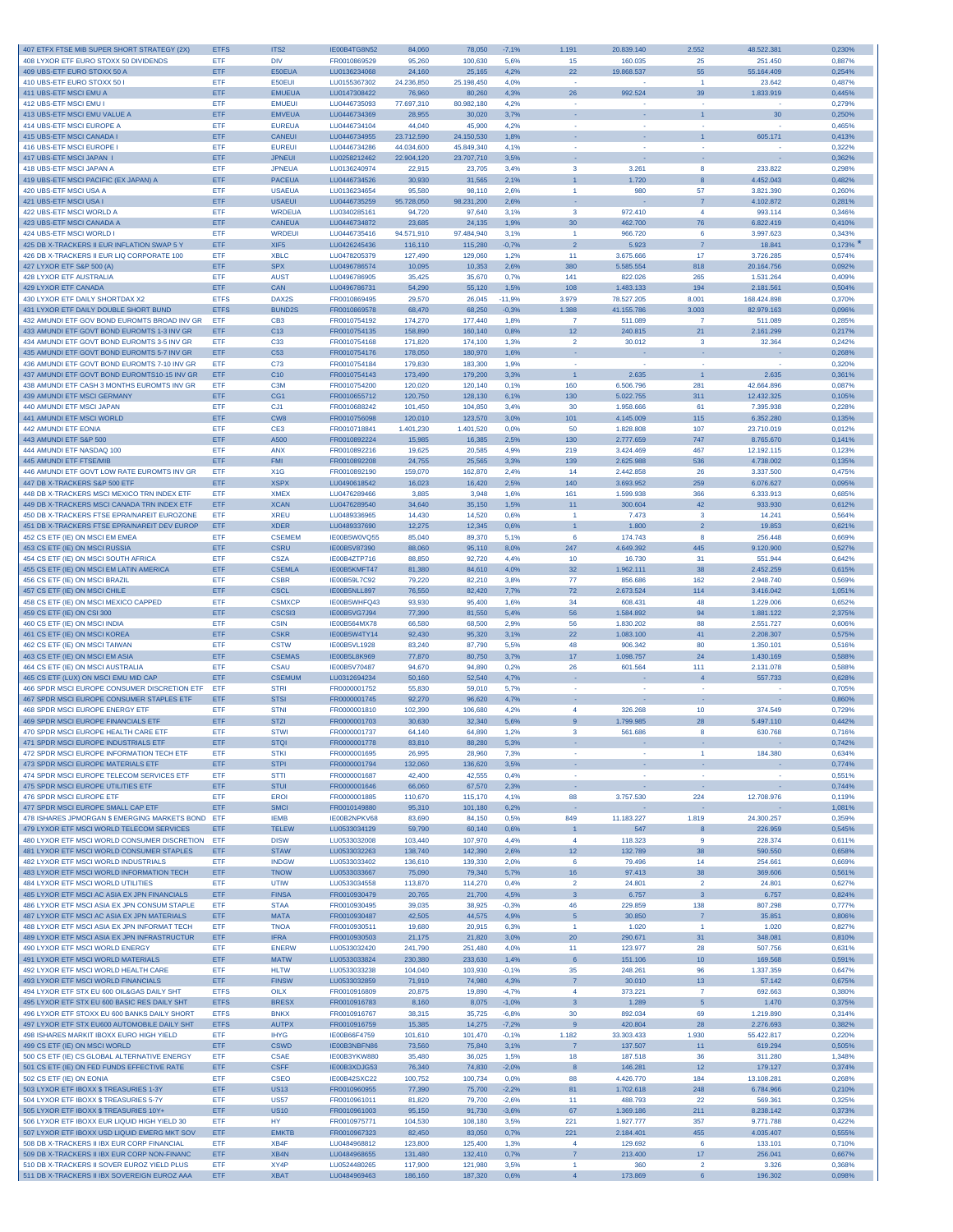| 512 DB X-TRACKERS II IBX EUR GERMANY (1D)                                                   | <b>FTF</b>  | <b>XBTR</b>                | LU0468896575                 | 186,560            | 186,780            | 0.1%            | 22                       | 2.991.229                | 34                      | 7.952.252            | 0,091%           |
|---------------------------------------------------------------------------------------------|-------------|----------------------------|------------------------------|--------------------|--------------------|-----------------|--------------------------|--------------------------|-------------------------|----------------------|------------------|
| 513 DB X-TRACKERS II IBOXX EUR GERMANY 1-3                                                  | ETF         | <b>XB13</b>                | LU0468897110                 | 153,840            | 153,790            | 0,0%            | 11                       | 263.643                  | 27                      | 518.417              | 0,069%           |
| 514 DB X-TRACKERS S&P500 EUR HEDGED ETF (3C)                                                | ETF         | <b>XSPE</b>                | LU0490619193                 | 19,480             | 20,360             | 4,5%            | 70                       | 1.171.897                | 152                     | 4.068.291            | 0.651%           |
| 515 DB X-TRACKERS MSCI INDONESIA TRNI ETF                                                   | ETF         | <b>XMIN</b>                | LU0476289623                 | 11.585             | 11.085             | $-4.3%$         | 376                      | 4.537.825                | 669                     | 7.607.436            | 1,070%           |
| 516 RBS MARKET ACC LEVERAGE FTSE 100 MONTHLY                                                | <b>ETFS</b> | <b>RUKL</b>                | LU0562666072                 | 60,590             | 64,890             | 7,1%            | -5                       | 953.986                  | $\overline{7}$          | 960.046              | 0,493%           |
| 517 RBS LEVERAGE SHORT FTSE 100 MONTHLY                                                     | <b>ETFS</b> | <b>RUKS</b>                | LU0562666155                 | 68.290             | 62,210             | $-8.9%$         | $\overline{1}$           | 247                      | $\overline{2}$          | 315                  | 0,883%           |
| 518 RBS MARKET ACC LEVERAGE FTSE MIB MONTHLY                                                | <b>ETFS</b> | <b>RITL</b>                | LU0562666239                 | 32,370             | 34,445             | 6.4%            | 19                       | 605.835                  | 29                      | 680.941              | 0,662%           |
| 519 RBS LEVERAGE SHORT FTSE MIB MONTHLY                                                     | <b>ETFS</b> | <b>RITS</b>                | LU0562666312                 | 105,030            | 98,260             | $-6,4%$         | 41                       | 1.566.647                | 86                      | 3.926.831            | 0,935%           |
| 520 ISHARES MSCI USA                                                                        | ETF         | <b>ISAM</b>                | IE00B60YJY07                 | 21.265             | 21,805             | 2.5%            | $\overline{7}$           | 245,861                  | 18                      | 516.149              | 0.446%           |
| 521 ISHARES S&P CNX NIFTY INDIA SWAP                                                        | ETF         | <b>NFTY</b>                | IE00B3YX1R94                 | 15,900             | 16,385             | 3,1%            | 50                       | 2.506.552                | 97                      | 4.453.850            | 0,550%           |
| 522 ISHARES MSCI RUSSIA CAPPED SWAP                                                         | ETF         | <b>RUSS</b>                | IE00B3Y06D14                 | 20,085             | 21,650             | 7,8%            | 23                       | 1.047.800                | 46                      | 2.085.036            | 0,629%           |
| 523 ISHARES MSCI JAPAN MONTHLY EUR HEDGED                                                   | ETF         | <b>IJPE</b>                | IE00B42Z5J44                 | 22,520             | 25,075             | 11,3%           | 95                       | 3.635.275                | 114                     | 4.956.742            | 0,435%           |
| 524 ISHARES MSCI WORLD MONTHLY EUR HEDGED                                                   | ETF         | <b>IWDE</b>                | IE00B441G979                 | 26.135             | 27,470             | 5.1%            | 42                       | 2.878.243                | 59                      | 4.270.186            | 1.132%           |
| 525 ISHARES S&P500 MONTHLY EUR HEDGED                                                       | ETF         | <b>IUSE</b>                | IE00B3ZW0K18                 | 28,795             | 30,120             | 4,6%            | 475                      | 9.375.225                | 747                     | 59.393.917           | 0.245%           |
| 526 RBS MARKET ACCESS LEVDAX X2 MONTHLY ETF                                                 | <b>ETFS</b> | <b>RDEL</b>                | LU0562665348                 | 46.145             | 51,750             | 12.1%           | 15                       | 766.677                  | 58                      | 4.169.231            | 0.307%           |
| 527 RBS MARKET ACC SHORTDAX X2 MONTHLY                                                      | <b>ETFS</b> | <b>RDES</b>                | LU0562665421                 | 65,730             | 57,320             | $-12,8%$        | $\mathbf{1}$             | 5.921                    | $\overline{4}$          | 12.587               | 0,462%           |
| 528 RBS MARKET ACC ESTXX50 MONTHLY LEVERAGE                                                 | <b>ETFS</b> | <b>REUL</b>                | LU0562665694                 | 41.360             | 44,605             | 7.8%            | -3                       | 392.461                  | -9                      | 748,636              | 0,602%           |
| 529 RBS MARKET ACC ESTXX50 MNTHLY DOUBLE SHT                                                | <b>ETFS</b> | <b>REUS</b>                | LU0562665777                 | 84,130             | 77,500             | $-7,9%$         | $\overline{4}$           | 523.523                  | 12                      | 1.567.134            | 0,811%           |
| 530 RBS S&P GSCI CAPPEDCOMP 2X LEV MNTHLY                                                   | <b>ETFS</b> | <b>RGSL</b>                | LU0562665850                 | 52,020             | 54,150             | 4,1%            | 3                        | 5.104                    | $\overline{4}$          | 7.754                | 0,743%           |
| 531 RBS S&P GSCI CAPPED COMP 2X INV MNTHLY                                                  | <b>ETFS</b> | <b>RGSS</b>                | LU0562665934                 | 78,390             | 71,710             | $-8,5%$         |                          |                          |                         |                      | 0,777%           |
| 532 AMUNDI ETF MSCI EMERGING MARKETS (A)                                                    | ETF         | <b>AEEM</b>                | FR0010959676                 | 2.998              | 3,118              | 4.0%            | 90                       | 3.401.455                | 181                     | 5.212.523            | 0.374%           |
| 533 AMUNDI ETF MSCI NORDIC                                                                  | ETF         | CN <sub>1</sub>            | FR0010655738                 | 196,580            | 214,870            | 9,3%            | 65                       | 3.165.033                | 114                     | 4.595.831            | 0,171%           |
| 534 AMUNDI ETF GOVT HIGH RATE EUROMTS INV GR                                                | ETF         | AM3A                       | FR0010930636                 | 187,200            | 188,470            | 0,7%            | $\overline{4}$           | 9,600                    | 12                      | 108.098              | 0,214%           |
| 535 AMUNDI ETF GLOBAL EMERG BOND MARKITIBOXX                                                | ETF         | <b>AGEB</b>                | FR0010959668                 | 79,980             | 80,560             | 0,7%            | 74                       | 824.023                  | 162                     | 1.594.283            | 0,743%           |
| 536 RBS MARKET ACCESS S&P 500 EUR HEDGED                                                    | ETF         | <b>RSPF</b>                | LU0562681899                 | 25,950             | 27,115             | 4,5%            | 242                      | 3.372.966                | 280                     | 6.341.956            | 0,474%           |
| 537 RBS MARKET ACC TOPIX EUR HEDGED                                                         | ETF         | <b>RTSE</b>                | LU0562666403                 | 19.380             | 21.380             | 10,3%           | 134                      | 5.185.347                | 202                     | 7.097.210            | 0,512%           |
| 538 DB X-TRACKERS MSCI WORLD CONS DISCR TRN                                                 | ETF         | <b>XWCD</b>                | LU0540979720                 | 10,385             | 10,830             | 4,3%            |                          |                          |                         |                      | 0,645%           |
| 539 DB X-TRACKERS MSCI WORLD CONS STAP TRN                                                  | ETF         | <b>XWSD</b>                | 1110540980066                | 13,900             | 14,265             | 2.6%            | 45                       | 289,666                  | 55                      | 340.372              | 0,625%           |
| 540 DB X-TRACKERS MSCI WORLD FINANCIALS TRN                                                 | <b>FTF</b>  | <b>XWFD</b>                | LU0540980140                 | 7,210              | 7,505              | 4.1%            |                          |                          | $\overline{1}$          | 7.345                | 0,686%           |
| 541 DB X-TRACKERS MSCI WORLD HEALTH CARE TRN                                                | ETF         | <b>XWHD</b>                | LU0540980223                 | 10,425             | 10,415             | $-0,1%$         | 20                       | 53.173                   | 34                      | 99.649               | 0,662%           |
| 542 DB X-TRACKERS MSCI WORLD INDUSTRIALS TRN                                                | ETF         | <b>XWID</b>                | LU0540981387                 | 13,695             | 13.945             | 1.8%            | 10                       | 142.821                  | 13                      | 225,398              | 0.634%           |
| 543 DB X-TRACKERS MSCI WORLD INFORM TECH TRN                                                | ETF         | <b>XWND</b>                | LU0540980496                 | 7,540              | 7,960              | 5.6%            | 5                        | 35.396                   | 9                       | 69.126               | 0,660%           |
| 544 DB X-TRACKERS MSCI WORLD MATERIALS TRN                                                  | ETF         | <b>XWMD</b>                | LU0540980819                 | 23,130             | 23,285             | 0,7%            | $\overline{1}$           | 3.480                    | $\overline{1}$          | 3.480                | 0,635%           |
| 545 DB X-TRACKERS MSCI WORLD TELEC SERV TRN                                                 | ETF         | <b>XWTD</b>                | LU0540980579                 | 5.995              | 6,035              | 0,7%            | $\overline{4}$           | 105.911                  | $\overline{4}$          | 105.911              | 0.688%           |
| 546 DB X-TRACKERS MSCI WORLD UTILITIES TRN                                                  | ETF         | <b>XWUT</b>                | LU0540980652                 | 11.435             | 11,455             | 0.2%            |                          |                          |                         |                      | 0.655%           |
| 547 DB X-TRACKERS MSCI WORLD ENERGY TRN                                                     | ETF         | <b>XWED</b>                | LU0540980736                 | 24,290             | 25,265             | 4,0%            | $\mathbf{3}$             | 7.110                    | 9                       | 795.905              | 0,634%           |
| 548 DB X-TRACKERS MSCI EMERG MKT SHORT DAILY                                                | <b>ETFS</b> | <b>XEMD</b>                | LU0518622286                 | 15,570             | 14.325             | $-8.0%$         | 68                       | 1.143.167                | 72                      | 1.152.976            | 0.753%           |
| 549 DB X-TRACKERS MSCI MALAYSIA TRN INDEX                                                   | ETF         | XCS3                       | LU0514694370                 | 9.995              | 10,260             | 2.7%            | 13                       | 78.239                   | 42                      | 655.461              | 0,777%           |
| 550 DB X-TRACKERS MSCI THAILAND TRN INDEX                                                   | ETF         | XCS4                       | LU0514694701                 | 12,705             | 14,085             | 10,9%           | 108                      | 2.610.924                | 159                     | 5.176.824            | 0,788%           |
| 551 LYXOR ETF DAILY DOUBLE SHORT BTP                                                        | <b>ETFS</b> | BTP2S                      | FR0011023621                 | 96.160             | 84,440             | $-12,2%$        | 606                      | 15.268.447               | 1.181                   | 31.616.587           | 0,265%           |
| 552 LYXOR ETF DAILY LEVERAGED BTP                                                           | <b>ETFS</b> | BTP2L                      | FR0011023639                 | 95,480             | 108,180            | 13,3%           | 990                      | 24.452.548               | 2.269                   | 47.709.599           | 0,213%           |
| 553 LYXOR ETF DAILY LEVERAGED BUND                                                          | <b>ETFS</b> | BUND <sub>2</sub>          | FR0011023654                 | 134,700            | 134,960            | 0,2%            | 36                       | 3.797.011                | 76                      | 11.004.599           | 0,076%           |
| 554 OSSIAM ETF ISTOXX EUROPE MIN VARIANCE NR                                                | ETF         | <b>EUMV</b>                | LU0599612842                 | 95,480             | 97.730             | 2.4%            | 10                       | 149,897                  | 27                      | 1.124.796            | 0.275%           |
| 555 OSSIAM ETF EURO STOXX 50 EQUAL WEIGHT NR                                                | ETF         | S5EW                       | LU0599613063                 | 86,790             | 90,680             | 4,5%            | 8                        | 482.868                  | $\boldsymbol{9}$        | 657.468              | 0,193%           |
| 556 OSSIAM ETF STX EUROP 600 EQUAL WEIGHT NR                                                | ETF         | S6EW                       | LU0599613147                 | 44,620             | 47,045             | 5,4%            | $\overline{2}$           | 6.495                    | $\overline{2}$          | 6.495                | 0,310%           |
| 557 OSSIAM ETF US MINIMUM VARIANCE NR                                                       | ETF         | <b>SPMV</b>                | LU0599612685                 | 78,780             | 79,240             | 0,6%            | 9                        | 50.495                   | 25                      | 139.962              | 2,801%           |
| 558 AMUNDI ETF CAC 40                                                                       | ETF         | C40                        | FR0007080973                 | 37,465             | 39,230             | 4,7%            | 12                       | 142.817                  | 20                      | 170.713              | 0,071%           |
| 559 AMUNDI ETF EURO STOXX SMALL CAP                                                         | ETF         | <b>ESM</b>                 | FR0010900076                 | 24,705             | 25,960             | 5,1%            | $\sim$                   |                          |                         | 1.537                | 0.182%           |
| 560 AMUNDI ETF MSCI EM LATIN AMERICA                                                        | ETF         | <b>ALAT</b>                | FR0011020973                 | 14,615             | 15,160             | 3.7%            | $\overline{7}$           | 130,004                  | 14                      | 167.672              | 1.017%           |
| 561 AMUNDI ETF MSCI EM ASIA                                                                 | ETF         | AASI                       | FR0011020965                 | 17,295             | 17,930             | 3,7%            | 8                        | 575.447                  | $\mathbf{g}$            | 575.544              | 0,813%           |
| 562 ISHARES STOXX EUROPE 600 AUTO&PARTS (DE)                                                | ETF         | A0Q4R2                     | DE000A0Q4R28                 | 30,780             | 32,990             | 7.2%            | 21                       | 118.995                  | 131                     | 500.804              | 0,550%           |
| 563 ISHARES STOXX EUROPE 600 BANKS (DE)                                                     | ETF         | A0F5UJ                     | DE000A0F5UJ7                 | 14,920             | 15,890             | 6,5%            | 43                       | 1.274.257                | 57                      | 1.729.930            | 0,499%           |
| 564 ISHARES STOXX EU 600 BASIC RESOURCE (DE)                                                | ETF         | A0F5UK                     | DE000A0F5UK5                 | 50,950             | 51,390             | 0,9%            | $\overline{4}$           | 10.392                   | 10                      | 26,557               | 0,539%           |
| 565 ISHARES STOXX EUROPE 600 CHEMICALS (DE)                                                 | ETF         | A0H08E                     | DE000A0H08E0                 | 54,930             | 59,030             | 7,5%            | 6                        | 371.751                  | 102                     | 739.323              | 0.543%           |
| 566 ISHARES STOXX EU 600 CONSTR&MATER (DE)                                                  | ETF         | A0H08F                     | DE000A0H08F7                 | 24,350             | 26,025             | 6,9%            | $\sim$                   |                          |                         |                      | 0,678%           |
| 567 ISHARES STOXX EU 600 FINANCIAL SERV (DE)                                                | ETF         | <b>A0H08G</b>              | <b>DE000A0H08G5</b>          | 22,690             | 24,030             | 5.9%            | i.                       |                          | $\overline{1}$          | 2.737                | 0,819%           |
| 568 ISHARES STOXX EUROPE 600 FOOD & BEV (DE)                                                | ETF         | A0H08H                     | DE000A0H08H3                 | 38,170             | 39.995             | 4.8%            | 5                        | 40.738                   | 20                      | 152.741              | 0,675%           |
| 569 ISHARES STOXX EUROPE 600 HEALTHCARE (DE)                                                | ETF         | A0Q4R3                     | DE000A0Q4R36                 | 43,290             | 43,630             | 0,8%            | $\overline{5}$           | 15,927                   | 11                      | 20,938               | 0,575%           |
| 570 ISHARES STOXX EU 600 INDU GOOD&SERV (DE)                                                | ETF         | <b>A0H08J</b>              | DE000A0H08.I9                | 29,845             | 31,600             | 5.9%            |                          |                          |                         |                      | 0.611%           |
| 571 ISHARES STOXX EUROPE 600 INSURANCE (DE)                                                 | ETF         | A0H08K                     | DE000A0H08K7                 | 14,995             | 15,580             | 3,9%            | $\overline{4}$           | 308.325                  | 13                      | 678.579              | 0,407%           |
| 572 ISHARES STOXX EUROPE 600 MEDIA (DE)                                                     | ETF         | A0H08L                     | DE000A0H08L5                 | 16,590             | 17,105             | 3,1%            |                          |                          |                         |                      | 0,830%           |
| 573 ISHARES STOXX EUROPE 600 OIL & GAS (DE)                                                 | ETF         | A0H08M                     | DE000A0H08M3                 | 34,730             | 36,350             | 4,7%            | $\overline{5}$           | 31.298                   | 17                      | 466.869              | 0,706%           |
| 574 ISHARES STOXX EU 600 PERS&HOUSEGOOD (DE)                                                | ETF         | A0H08N                     | DE000A0H08N1                 | 43.975             | 46,780             | 6.4%            | 1                        | 5.463                    | $\overline{2}$          | 10.058               | 0.671%           |
| 575 ISHARES STOXX EUROPE 600 REALESTATE (DE)                                                | ETF         | A0Q4R4                     | DE000A0Q4R44                 | 11,060             | 11,100             | 0,4%            | $\overline{1}$           | 1.123                    | $\overline{2}$          | 2.233                | 1,013%           |
| 576 ISHARES STOXX EUROPE 600 RETAIL (DE)                                                    | ETF         | A0H08P                     | DE000A0H08P6                 | 24,195             | 25,140             | 3,9%            | $\mathbf{1}$             | 3.582                    | $\overline{1}$          | 3.582                | 0,779%           |
| 577 ISHARES STOXX EUROPE 600 TECHNOLOGY (DE)                                                | ETF         | <b>A0H08Q</b>              | DE000A0H08Q4                 | 19,820             | 21,235             | 7,1%            |                          |                          |                         |                      | 0,744%           |
| 578 ISHARES STOXX EUROPE 600 TELECOM (DE)                                                   | ETF         | A0H08R                     | DE000A0H08R2                 | 25.120             | 25,325             | 0.8%            | $\overline{2}$           | 5.453                    | $\overline{4}$          | 6.759                | 0.536%           |
| 579 ISHARES STOXX EU 600 TRAVEL&LEISURE (DE)                                                | ETF         | <b>A0H08S</b>              | DE000A0H08S0                 | 11,925             | 12,195             | 2,3%            | ×.                       |                          | ×                       |                      | 1,034%           |
|                                                                                             |             |                            | DE000A0Q4R02                 |                    |                    |                 |                          |                          |                         |                      |                  |
| 580 ISHARES STOXX EUROPE 600 UTILITIES (DE)<br>581 ISHARES BARCAP EMERG MKT LOCAL GOVT BOND | ETF         | A0Q4R0<br><b>SFMI</b>      |                              | 26,235             | 26,845             | 2,3%            | $\overline{\mathbf{3}}$  | 15.459                   | 5                       | 15.930               | 0,697%           |
| 582 DB X-TRACKERS MSCI BRIC TRN INDEX ETF                                                   | ETF<br>ETF  | <b>XBRI</b>                | IE00B5M4WH52<br>LU0589685956 | 72.620             | 73,260             | 0,9%            | 538<br>6                 | 8.709.441                | 980                     | 18.640.567           | 0,428%           |
| 583 DB X-TRACKERS RUSSELL MIDCAP INDEX ETF                                                  | ETF         | <b>XMKR</b>                |                              | 34,435<br>8.090    | 36,255             | 5,3%<br>2.4%    |                          | 25.464                   | 10                      | 46.782               | 0,868%           |
| 584 DB X-TRACKERS MSCI EFM AFRICA TOP 50 ETF                                                | ETF         | <b>XMAF</b>                | LU0592217953<br>LU0592217524 | 5,750              | 8,285<br>6,010     | 4,5%            | 34                       | 78.188                   | 45                      | 94.087               | 0,572%<br>0,956% |
| 585 DB X-TRACKERS MSCI EM EASTERN EUROPE ETF                                                | ETF         | <b>XMEE</b>                |                              |                    | 6,225              | 6,8%            |                          | 8.800                    | 5                       |                      |                  |
| 586 DB X-TRACKERS MSCI CHILE TRN INDEX ETF                                                  | ETF         | <b>XMCL</b>                | LU0592217870<br>LU0592217797 | 5,830<br>3,883     | 4,195              | 8,0%            | $\overline{2}$<br>46     | 310.993                  | 71                      | 14.997<br>444.814    | 0,930%<br>0,900% |
| 587 AMUNDI ETF MSCI SPAIN                                                                   | ETF         | CS <sub>1</sub>            | FR0010655746                 | 138,230            | 137,630            | $-0.4%$         | $\overline{2}$           | 76.837                   | $\overline{\mathbf{3}}$ | 77.386               | 0,151%           |
| 588 AMUNDI ETF MSCI UK                                                                      | ETF         | CU <sub>1</sub>            | FR0010655761                 | 125,800            | 129,750            | 3,1%            | $\overline{1}$           | 6.505                    | $\overline{2}$          | 7.504                | 0,174%           |
| 589 AMUNDI ETF EURO CORP FINANCIALS IBOXX                                                   | ETF         | <b>AFIN</b>                | FR0011020957                 | 107,750            | 108,980            | 1,1%            | $\overline{4}$           | 122.893                  | 6                       | 147.814              | 0,337%           |
| 590 AMUNDI ETF EURO CORP EX FINANCIALS IBOXX                                                | ETF         | <b>AXFI</b>                | FR0011020940                 | 91,090             | 92,580             | 1,6%            | 5                        | 106.808                  | 8                       | 140.897              | 0,329%           |
| 591 AMUNDI ETF MSCI WORLD EX EUROPE - A                                                     | ETF         | CE8                        | FR0010756122                 | 119,580            | 122,610            | 2,5%            | $\mathbf{1}$             | 1.212                    | $\overline{2}$          | 13.210               | 0,208%           |
| 592 RBS MSCI FRONTIER MARKETS INDEX ETF                                                     | ETF         | <b>RFRM</b>                | LU0667622202                 | 41,670             | 42,020             | 0.8%            | 14                       | 44.162                   | 19                      | 52,821               |                  |
| 593 RBS MSCI EMER AND FRONT AFRICA EX SAFR                                                  | ETF         | <b>RAXS</b>                | LU0667622384                 | 42,445             | 44,415             | 4.6%            | $\bf{8}$                 | 15,549                   | 10                      | 17.596               | 0,925%<br>0,862% |
| 594 RBS MSCLGCC EX SAUDI ARAB TOP 50 CAPPED                                                 |             |                            |                              |                    |                    |                 |                          |                          |                         |                      |                  |
| 595 RBS MSCI BRAZIL (ADR) EUR HEDGED                                                        | ETF<br>ETF  | <b>RGCC</b><br><b>RBRE</b> | LU0667622111<br>LU0667622541 | 40,985<br>46,775   | 42,370<br>48,935   | 3,4%<br>4,6%    | 11<br>$\overline{7}$     | 20.923<br>43.708         | 11<br>10                | 20.923<br>49.505     | 0,875%<br>0.823% |
| 596 RBS MSCI EM LATAM (BRAZ ADR) EUR HEDGED                                                 | ETF         | <b>RLTE</b>                | LU0667622467                 | 43,990             | 45,555             | 3.6%            | $\overline{4}$           | 6.246                    | 5                       | 8.721                | 0.924%           |
| 597 LYXOR ETF MSCI ALL COUNTRY WORLD                                                        |             |                            |                              |                    |                    |                 |                          |                          | 252                     |                      |                  |
| 598 LYXOR ETF MSCI INDONESIA                                                                | ETF<br>ETF  | <b>ACWI</b><br><b>INDO</b> | FR0011079466<br>FR0011067511 | 115,810<br>105,310 | 119,640<br>100,230 | 3,3%<br>$-4,8%$ | 230<br>45                | 3.046.065<br>518.646     | 55                      | 3.096.067<br>551.796 | 0,685%<br>1.462% |
|                                                                                             |             |                            |                              |                    |                    |                 |                          |                          |                         |                      |                  |
| 599 LYXOR ETF RUSSELL 2000<br>600 LYXOR ETF THAILAND (SET 50 NET TR)                        | ETF<br>ETF  | RUS <sub>2</sub><br>TAI    | FR0011119221<br>FR0011067529 | 111,850            | 113,350<br>118,800 | 1,3%            | 11<br>18                 | 367.171                  | 13<br>20                | 371.647              | 0,217%           |
|                                                                                             |             |                            |                              | 109,190            |                    | 8,8%            |                          | 855.712                  |                         | 861.088              | 0,791%           |
| 601 DB X-TRACKERS II GLOB SOVEREIGN ETF (1D)                                                | ETF         | <b>XGVD</b>                | LU0690964092                 |                    | 200,270            |                 | $\overline{5}$<br>$\sim$ | 42.037                   | $\sqrt{5}$              | 42.037               | 0,350%           |
| 602 DB X-TRACKERS II ITRX EUROPE 5-Y 2X ETF                                                 | <b>ETFS</b> | <b>XETL</b>                | LU0613541316                 |                    | 109,030            |                 |                          |                          |                         |                      | 0,295%           |
| 603 DB X-TRACKERS II ITRX CROSSOVER 5-Y 2X                                                  | <b>ETFS</b> | <b>XCDL</b>                | LU0613541407                 |                    | 138,040            |                 | $\overline{2}$           | 8.162                    | $\overline{2}$          | 8.162                | 0,470%           |
| 604 DB X-TRACKERS II ITRX CROSSOV 5-Y 2X SHT                                                | <b>ETFS</b> | <b>XCDS</b>                | LU0613541662                 |                    | 57,210             |                 |                          |                          |                         |                      | 0.621%           |
| 605 DB X-TRACKERS II IBX SOV EUROZ 1-3 (1D)                                                 | ETF         | X13D                       | LU0614173549                 |                    | 161,060            |                 | ×                        |                          | ×                       |                      | 0,116%           |
| 606 DB X-TRACKERS II IBX SOV EUROZ 3-5 (1D)                                                 | ETF         | <b>X35D</b>                | LU0614173895                 |                    | 176,320            |                 | $\overline{1}$           | 3.497                    | $\overline{1}$          | 3.497                | 0,161%           |
| 607 DB X-TRACKERS II ITRX EUR 5-Y 2X SHT ETF                                                | <b>ETFS</b> | <b>XELS</b>                | LU0613541589                 |                    | 103.920            |                 | ×.                       |                          | $\sim$                  |                      | 0,306%           |
| 608 DB X-TRACKERS II MTS EX-BANKIT AGGREGATE                                                | ETF         | <b>XITA</b>                | LU0613540698                 |                    | 42,420             |                 | 11                       | 166.015                  | 11                      | 166.015              | 0,232%           |
| 609 DB X-TRACKERS II MTS EX-BANKIT BTP                                                      | ETF         | <b>XBTP</b>                | LU0613540185                 |                    | 50,610             |                 | 12 <sub>2</sub>          | 121.739                  | 12                      | 121.739              | 0,192%           |
| 610 DB X-TRACKERS II IBOXX EUR GERMANY 3-5                                                  | ETF         | <b>XG35</b>                | LU0613540854                 |                    | 182,360            |                 |                          |                          |                         |                      | 0.057%           |
| 611 DB X-TRACKERS II MTS EX-BANKIT BOT                                                      | ETF         | <b>XBOT</b>                | LU0613540268                 |                    | 30,965             |                 | $\overline{2}$           | 12.518                   | $\overline{2}$          | 12.518               | 0,073%           |
| 612 DB X-TRACKERS II IBX SOVER EUROZ AAA 1-3                                                | ETF         | X13A                       | LU0613540938                 |                    | 159,780            |                 | $\sim$                   |                          | ٠                       |                      | 0,042%           |
| 613 DB X-TRACKERS II IBX SOVER EUROZ (4%-D)                                                 | ETF         | <b>XEZD</b>                | LU0643975591                 |                    | 178,830            |                 | $\mathbf{1}$             | 9.939                    | $\overline{1}$          | 9.939                | 0,238%           |
| 614 DB X-TRACKERS II IBX EUR GERMANY (4%-D)                                                 | ETF         | <b>XDED</b>                | LU0643975161                 |                    | 192,150            |                 | ×                        | $\overline{\phantom{a}}$ | $\sim$                  | ×                    | 0,091%           |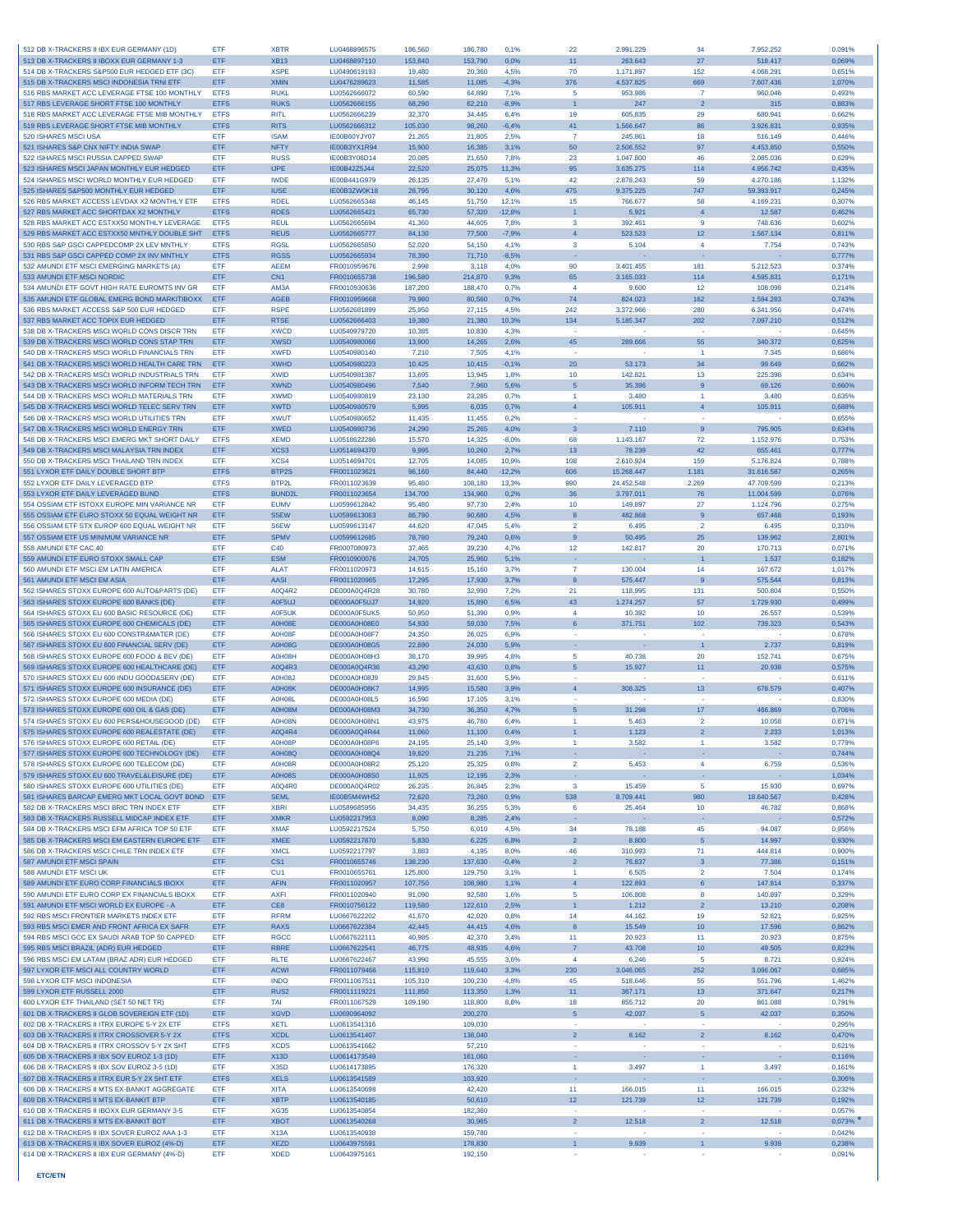| 615 ETFS AGRICULTURE DJ-UBSCI                                                    | <b>ETC</b>               | <b>AIGA</b>                | GB00B15KYH63                        | 5.945              | 6.025              | 1,3%                | 259                                       | 6.010.936                | 595                     | 10.313.144                | 0,391%           |
|----------------------------------------------------------------------------------|--------------------------|----------------------------|-------------------------------------|--------------------|--------------------|---------------------|-------------------------------------------|--------------------------|-------------------------|---------------------------|------------------|
| 616 ETFS ALL COMMODITIES DJ-UBSCI                                                | <b>ETC</b>               | <b>AIGC</b>                | GB00B15KY989                        | 11,595             | 11,605             | 0,1%                | 66                                        | 1.308.638                | 116                     | 1.750.573                 | 0,252%           |
| 617 ETFS ENERGY DJ-UBSCI<br>618 ETFS EX-ENERGY DJ-UBSCI                          | <b>ETC</b><br><b>ETC</b> | <b>AIGE</b><br><b>AIGX</b> | GB00B15KYB02<br>GB00B15KYD26        | 7,665<br>10,125    | 7,725<br>10,135    | 0,8%<br>0,1%        | 57<br>$\overline{7}$                      | 3.425.947<br>116.609     | 103<br>13               | 4.846.040<br>257.612      | 0,184%<br>0,747% |
| 619 ETFS GRAINS DJ-UBSCI                                                         | <b>ETC</b>               | <b>AIGG</b>                | GB00B15KYL00                        | 4,348              | 4,413              | 1.5%                | 33                                        | 913.499                  | 89                      | 1.515.368                 | 0,555%           |
| 620 ETFS INDUSTRIAL METALS DJ-UBSCI                                              | <b>ETC</b>               | <b>AIGI</b>                | GB00B15KYG56                        | 13,220             | 13,075             | $-1,1%$             | 266                                       | 2.440.841                | 413                     | 4.878.249                 | 0,216%           |
| 621 ETFS LIVESTOCK DJ-UBSCI                                                      | <b>ETC</b>               | <b>AIGL</b>                | GB00B15KYK92                        | 2.980              | 2.923              | $-1,9%$             | $6\phantom{1}6$                           | 16.021                   | 19                      | 200.651                   | 0,519%           |
| 622 ETFS PETROLEUM DJ-UBSCI<br>623 ETFS PRECIOUS METALS DJ-UBSCI                 | <b>ETC</b><br><b>ETC</b> | <b>AIGO</b><br><b>AIGP</b> | GB00B15KYC19<br>GB00B15KYF40        | 22,405<br>21,110   | 23,430<br>20,820   | 4,6%<br>$-1,4%$     | 71<br>49                                  | 548.691<br>3.006.000     | 145<br>107              | 1.650.556<br>4.598.547    | 0,330%<br>0,194% |
| 624 ETFS SOFTS DJ-UBSCI                                                          | <b>ETC</b>               | <b>AIGS</b>                | GB00B15KYJ87                        | 6.490              | 6.360              | $-2.0%$             | 27                                        | 255.786                  | 47                      | 550.421                   | 0,534%           |
| 625 ETFS ALUMINIUM                                                               | <b>ETC</b>               | <b>ALUM</b>                | GB00B15KXN58                        | 3.880              | 3,883              | 0,1%                | 167                                       | 3.706.786                | 352                     | 4.536.702                 | 0,268%           |
| 626 ETFS BRENT 1MTH OIL SECURITIES                                               | <b>ETC</b>               | OILB                       | GB00B0CTWC01                        | 48,360             | 51,630             | 6,8%                | 786                                       | 10.202.501               | 1,317                   | 18.059.802                | 0,280%           |
| 627 ETFS COFFEE                                                                  | <b>ETC</b>               | <b>COFF</b>                | GB00B15KXP72                        | 2.805              | 2,550              | $-9,1%$             | 528                                       | 2.459.959                | 895                     | 5.076.729                 | 0,529%           |
| 628 ETFS COPPER<br>629 FTFS CORN                                                 | <b>ETC</b><br><b>ETC</b> | <b>COPA</b><br><b>CORN</b> | GB00B15KXQ89<br>GB00B15KXS04        | 31.190<br>1,470    | 31,340<br>1,471    | 0.5%<br>0,1%        | 490<br>254                                | 8.510.109<br>3.237.773   | 1.049<br>631            | 15.241.431<br>6.322.342   | 0,126%<br>0,407% |
| <b>630 ETFS COTTON</b>                                                           | <b>ETC</b>               | <b>COTN</b>                | GB00B15KXT11                        | 2,183              | 2,053              | $-6,0%$             | 443                                       | 4.021.379                | 944                     | 7.617.468                 | 0,602%           |
| 631 ETFS WTI CRUDE OIL                                                           | <b>ETC</b>               | <b>CRUD</b>                | GB00B15KXV33                        | 20,355             | 21,110             | 3,7%                | 1.589                                     | 33.453.058               | 2.744                   | 59.310.686                | 0,141%           |
| <b>632 ETFS GASOLINE</b>                                                         | <b>ETC</b>               | <b>UGAS</b>                | GB00B15KXW40                        | 35,050             | 36,650             | 4,6%                | 145                                       | 1.611.759                | 302                     | 3.561.962                 | 0,162%           |
| 633 ETFS GOLD                                                                    | <b>ETC</b>               | <b>BULL</b>                | GB00B15KXX56                        | 17,325             | 16,755             | $-3.3%$             | 903                                       | 10.680.754               | 2.014                   | 28.021.945                | 0,191%           |
| 634 ETFS HEATING OIL<br>635 ETFS LEAN HOGS                                       | <b>ETC</b><br><b>ETC</b> | <b>HEAT</b><br><b>HOGS</b> | GB00B15KXY63<br>GB00B15KXZ70        | 18,335<br>0.805    | 19,030<br>0.788    | 3,8%<br>$-2,1%$     | 64<br>65                                  | 1.169.312<br>726.177     | 135<br>148              | 1.712.252<br>1.958.945    | 0,129%<br>0,456% |
| <b>636 ETFS LIVE CATTLE</b>                                                      | <b>ETC</b>               | CATL                       | GB00B15KY096                        | 5.845              | 5.740              | $-1.8%$             | 40                                        | 965.638                  | 93                      | 1.696.702                 | 0,462%           |
| 637 ETFS NATURAL GAS                                                             | <b>ETC</b>               | <b>NGAS</b>                | GB00B15KY104                        | 0,108              | 0,099              | $-8,5%$             | 4.208                                     | 23.608.876               | 7.979                   | 41.733.264                | 0,255%           |
| <b>638 ETFS NICKEL</b>                                                           | <b>ETC</b>               | <b>NICK</b>                | GB00B15KY211                        | 18,205             | 16,865             | $-7,4%$             | 328                                       | 4.960.037                | 708                     | 9.397.803                 | 0,275%           |
| <b>639 ETFS SILVER</b>                                                           | <b>ETC</b>               | <b>SLVR</b>                | GB00B15KY328                        | 28,935             | 30,400             | 5,1%                | 311                                       | 6.088.351                | 894                     | 19.410.518                | 0,410%           |
| 640 ETFS SOYBEAN OIL<br><b>641 ETFS SOYBEANS</b>                                 | <b>ETC</b><br><b>ETC</b> | SOYO<br><b>SOYB</b>        | GB00B15KY435<br>GB00B15KY542        | 5.960<br>13,900    | 6,265<br>14,950    | 5,1%<br>7,6%        | 23<br>70                                  | 103.820<br>1.850.152     | 44<br>159               | 211.056<br>2.749.581      | 0,499%<br>0,436% |
| <b>642 ETFS SUGAR</b>                                                            | <b>ETC</b>               | <b>SUGA</b>                | GB00B15KY658                        | 18,670             | 19.540             | 4.7%                | 313                                       | 2.448.005                | 688                     | 4.952.812                 | 0,571%           |
| <b>643 ETFS WHEAT</b>                                                            | <b>ETC</b>               | <b>WEAT</b>                | GB00B15KY765                        | 1,316              | 1,279              | $-2,8%$             | 730                                       | 3.684.258                | 1.394                   | 7.916.262                 | 0,440%           |
| 644 ETFS WTI 2MTH OIL SECURITIES                                                 | <b>ETC</b>               | OILW                       | GB00B0CTWK84                        | 41,925             | 43,535             | 3.8%                | 198                                       | 3.904.922                | 347                     | 8.312.347                 | 0,173%           |
| 645 ETFS ZINC                                                                    | <b>ETC</b>               | ZINC                       | GB00B15KY872                        | 5,720              | 5,625              | $-1,7%$             | 187                                       | 1.741.445                | 425                     | 3.924.348                 | 0,290%           |
| 646 FTES GOLD BULLION SECURITIES<br>647 ETFS PHYSICAL PLATINUM                   | <b>ETC</b><br><b>ETC</b> | <b>GBS</b><br>PHPT         | GB00B00FHZ82<br>JE00B1VS2W53        | 128,520<br>119,730 | 124,690<br>123,460 | $-3.0%$<br>3,1%     | 2.097<br>484                              | 67.387.227<br>12.196.916 | 4.406<br>966            | 130,832,069<br>23.590.811 | 0.058%<br>0,118% |
| <b>648 ETFS PHYSICAL PALLADIUM</b>                                               | <b>ETC</b>               | PHPD                       | JE00B1VS3002                        | 51,420             | 51,580             | 0,3%                | 565                                       | 9.660.454                | 1.009                   | 17.744.610                | 0,163%           |
| <b>649 ETFS PHYSICAL SILVER</b>                                                  | <b>ETC</b>               | <b>PHAG</b>                | JE00B1VS3333                        | 24,935             | 26,035             | 4,4%                | 1.865                                     | 30.507.700               | 3.250                   | 49.071.903                | 0,192%           |
| 650 FTFS PHYSICAL GOLD                                                           | <b>ETC</b>               | PHAU                       | JE00B1VS3770                        | 130,220            | 126,170            | $-3,1%$             | 3.212                                     | 104.358.910              | 6.947                   | 221.850.225               | 0,038%           |
| 651 ETFS PHYSICAL PM BASKET                                                      | <b>ETC</b>               | PHPM                       | JE00B1VS3W29                        | 104,150            | 104,480            | 0.3%                | 210                                       | 2.457.067                | 396                     | 5.245.681                 | 0,338%           |
| 652 ETFS FORWARD GRAINS DJ-UBSCI-F3<br>653 ETFS FORWARD NATURAL GAS              | <b>ETC</b><br><b>ETC</b> | <b>GRAF</b><br><b>NGAF</b> | JE00B24DMN53<br>JE00B24DM351        | 7.650<br>3,073     | 7.775<br>2,928     | 1.6%<br>$-4,7%$     | $\overline{\mathbf{3}}$<br>71             | 62.060<br>226.244        | 11<br>118               | 83,658<br>542.914         | 0.673%<br>0,965% |
| 654 ETFS FORWARD LIVESTOCK DJ-UBSCI-F3                                           | <b>FTC</b>               | FI <sub>IV</sub>           | JE00B24DMM47                        | 13,250             | 12,890             | $-2.7%$             | $\overline{2}$                            | 2.360                    | 5                       | 205,595                   | 0,664%           |
| 655 ETFS FORWARD ALL COMMODITIES DJ-UBSCI-F3                                     | <b>ETC</b>               | <b>FAIG</b>                | JE00B24DMC49                        | 23,755             | 23,840             | 0,4%                | 6                                         | 48.033                   | 11                      | 57.144                    | 0.501%           |
| 656 ETFS FORWARD SOFTS DJ-UBSCI-F3                                               | <b>ETC</b>               | <b>SOFF</b>                | JE00B24DML30                        | 11,760             | 11,440             | $-2,7%$             | $\overline{2}$                            | 3.962                    | 3                       | 420.812                   | 0,910%           |
| 657 ETFS FORWARD AGRICULTURE DJ-UBSCI-F3                                         | <b>ETC</b>               | <b>FAGR</b>                | JE00B24DMK23                        | 10,600             | 10,685             | 0.8%                | 21                                        | 297.357                  | 53                      | 5.063.269                 | 0,701%           |
| 658 ETFS FORWARD ENERGY DJ-UBSCI-F3                                              | <b>ETC</b>               | <b>ENEF</b>                | JE00B24DMD55                        | 29,190             | 29,785             | 2,0%                | $\overline{7}$<br>$\overline{4}$          | 78.218                   | 13                      | 668.194                   | 0,479%           |
| 659 ETFS FORWARD PETROLEUM DJ-UBSCI-F3<br>660 ETFS FORWARD EX-ENERGY DJ-UBSCI-F3 | <b>ETC</b><br><b>ETC</b> | <b>FPET</b><br><b>FXFF</b> | JE00B24DMF79<br>JE00B24DMG86        | 59,760<br>17,495   | 62,660<br>17,420   | 4,9%<br>$-0.4%$     |                                           | 18.423                   | 16<br>$\overline{2}$    | 136.589<br>3.476          | 0,395%<br>0,571% |
| 661 ETFS FORWARD INDUSTR METALS DJ-UBSCI-F3                                      | <b>ETC</b>               | <b>FIND</b>                | JE00B24DMJ18                        | 19.145             | 18.990             | $-0.8%$             | 11                                        | 126.668                  | 24                      | 275.798                   | 0,427%           |
| 662 ETFS TIN                                                                     | <b>ETC</b>               | <b>TINM</b>                | JE00B2QY0H68                        | 31,975             | 31,330             | $-2,0%$             | 6                                         | 12.972                   | 12                      | 20.755                    | 2,119%           |
| 663 ETFS SHORT ALL COMMODITIES DJ-UBSCI                                          | <b>ETC</b>               | <b>SALL</b>                | <b>JE00B24DKT75</b>                 | 41,670             | 39,890             | $-4,3%$             | 8                                         | 61.896                   | 18                      | 202.282                   | 0,691%           |
| <b>664 ETFS PLATINUM</b>                                                         | <b>ETC</b>               | PLTT<br><b>SNRG</b>        | JE00B2QY0F45                        | 34,910             | 35.975             | 3.1%                | 9                                         | 46.052                   | 11<br>$\overline{4}$    | 47.088<br>366,502         | 0.641%           |
| 665 ETFS SHORT ENERGY DJ-UBSCI<br>666 ETFS LEAD                                  | <b>ETC</b><br><b>ETC</b> | <b>LEAD</b>                | JE00B24DKV97<br>JE00B2QY0436        | 70,180<br>17,730   | 66,670<br>17,270   | $-5,0%$<br>$-2.6%$  | $\overline{2}$<br>$\overline{\mathbf{3}}$ | 197.502<br>7.238         | 13                      | 33.099                    | 0,194%<br>1,188% |
| 667 ETFS SHORT EX-ENERGY DJ-UBSCI                                                | <b>ETC</b>               | <b>SNEY</b>                | JE00B24DKX12                        | 30,890             | 29.655             | $-4,0%$             |                                           |                          |                         | 32                        | 0,728%           |
| 668 ETFS COCOA                                                                   | <b>ETC</b>               | COCO                       | JE00B2QXZK10                        | 2,168              | 2,133              | $-1,6%$             | 80                                        | 239.602                  | 155                     | 621.094                   | 1,325%           |
| 669 ETFS SHORT GRAINS DJ-UBSCI                                                   | <b>ETC</b>               | <b>SGRA</b>                | JE00B24DL387                        | 35,490             | 33,330             | $-6.1%$             | ×                                         |                          |                         |                           | 0,644%           |
| 670 ETFS SHORT INDUSTRIAL METALS DJ-UBSCI                                        | <b>ETC</b>               | <b>SIMT</b>                | JE00B24DKZ36                        | 31,625             | 30,495             | $-3,6%$             | ×                                         | ٠                        | $\mathbf{1}$            | 35                        | 0,718%           |
| 671 ETFS SHORT LIVESTOCK DJ-UBSCI<br>672 ETFS LEVERAGED COCOA                    | <b>ETC</b><br><b>ETC</b> | <b>SLST</b><br>LCOC        | JE00B24DL270<br>JE00B2NFV803        | 48,780<br>11,810   | 47,600<br>11.540   | $-2,4%$<br>$-2.3%$  | 156                                       | 501.378                  | 218                     | 704.429                   | 0,662%<br>2,450% |
| 673 ETFS LEVERAGED TIN                                                           | <b>ETC</b>               | <b>LTIM</b>                | JE00B2NFV241                        | 35,135             | 33.825             | $-3,7%$             | 13                                        | 154.207                  | 25                      | 189.117                   | 2,882%           |
| <b>674 ETFS LEVERAGED PLATINUM</b>                                               | <b>ETC</b>               | LPLA                       | JE00B2NFV134                        | 13,995             | 15,145             | 8,2%                | 316                                       | 2.674.475                | 736                     | 4.779.665                 | 0,769%           |
| 675 ETFS SHORT PETROLEUM DJ-UBSCI                                                | <b>ETC</b>               | <b>SPET</b>                | JE00B24DKW05                        | 33,300             | 30.435             | $-8,6%$             | 3                                         | 10.174                   | 5                       | 157.333                   | 0,354%           |
| 676 ETFS LEVERAGED LEAD                                                          | <b>ETC</b>               | LLEA                       | JE00B2NFTZ32                        | 6,205              | 5.945              | $-4,2%$             | 14                                        | 88.456                   | 29                      | 123.841                   | 1,993%           |
| 677 ETFS LEVERAGED ZINC<br>678 ETFS SHORT PRECIOUS METALS DJ-UBSCI               | <b>ETC</b><br><b>ETC</b> | <b>LZIC</b><br><b>SPMT</b> | JE00B2NFTY25<br>JE00B24DKY29        | 7.465<br>15,010    | 7.320<br>14,525    | $-1.9%$<br>$-3.2%$  | 25                                        | 310.348                  | 39<br>3                 | 352.137<br>15.432         | 1.336%<br>0.730% |
| 679 ETFS LEVERAGED WHEAT                                                         | <b>ETC</b>               | <b>LWEA</b>                | JE00B2NFTX18                        | 1,628              | 1,559              | $-4,2%$             | 2.643                                     | 12.834.898               | 5.241                   | 27.370.270                | 0,627%           |
| 680 ETFS SHORT SOFTS DJ-UBSCI                                                    | <b>ETC</b>               | <b>SSFT</b>                | JE00B24DL163                        | 21,880             | 21,335             | $-2,5%$             |                                           |                          | ٠                       |                           | 0,934%           |
| 681 ETFS LEVERAGED SUGAR                                                         | <b>ETC</b>               | LSUG                       | JE00B2NFTW01                        | 33,690             | 37,645             | 11,7%               | 36                                        | 98.514                   | 61                      | 406.432                   | 1,627%           |
| 682 FTFS SHORT ALUMINIUM                                                         | <b>ETC</b>               | <b>SALU</b>                | JE00B24DK421                        | 43,690             | 41,565             | $-4.9%$             | 24                                        | 312.477                  | 68                      | 665,468                   | 0,692%           |
| 683 ETFS LEVERAGED SOYBEANS                                                      | <b>ETC</b>               | <b>LSOB</b>                | JF00B2NFTV93                        | 21,430             | 25,125             | 17.2%               | $\boldsymbol{8}$                          | 45.741                   | 14                      | 62.369                    | 1.052%           |
| 684 ETFS LEVERAGED SOYBEAN OIL<br>685 ETFS SHORT COFFEE                          | <b>ETC</b><br><b>ETC</b> | <b>LSYO</b><br><b>SCFE</b> | JE00B2NFTT71<br>JE00B24DK538        | 9,540<br>25,000    | 10,755<br>26,215   | 12,7%<br>4.9%       | $\overline{2}$<br>13                      | 82,880<br>29.487         | $\overline{2}$<br>22    | 82,880<br>48.734          | 1,535%<br>1,536% |
| 686 ETFS LEVERAGED SILVER                                                        | <b>ETC</b>               | LSIL                       | JF00B2NFTS64                        | 40,550             | 44.750             | 10.4%               | 3.859                                     | 44.692.670               | 9.363                   | 97.011.250                | 0,573%           |
| <b>687 ETFS SHORT COPPER</b>                                                     | <b>ETC</b>               | <b>SCOP</b>                | JE00B24DK645                        | 21,850             | 20,720             | $-5,2%$             | 298                                       | 4.850.242                | 634                     | 9.380.163                 | 0,256%           |
| 688 ETFS LEVERAGED NICKEL                                                        | <b>ETC</b>               | LNIK                       | JE00B2NFTR57                        | 5.215              | 4,540              | $-12,9%$            | 63                                        | 320.042                  | 93                      | 407.856                   | 1,900%           |
| 689 ETFS LEVERAGED NATURAL GAS<br><b>690 ETFS SHORT CORN</b>                     | <b>ETC</b><br><b>ETC</b> | <b>LNGA</b><br><b>SCOR</b> | JE00B2NFTQ41<br>JE00B24DK751        | 0,058<br>26,345    | 0,049<br>25.165    | $-15,9%$<br>$-4.5%$ | 30.419<br>$\overline{7}$                  | 103.983.807<br>330.236   | 51.019<br>-9            | 202.022.239<br>359.262    | 0,416%<br>0.604% |
| 691 ETFS LEVERAGED LIVE CATTLE                                                   | <b>ETC</b>               | <b>LLCT</b>                | JE00B2NFTP34                        | 22,730             | 22,345             | $-1,7%$             | $\overline{\mathbf{3}}$                   | 227                      | 6                       | 106.219                   | 1,178%           |
| 692 ETFS SHORT COTTON                                                            | <b>ETC</b>               | <b>SCTO</b>                | JE00B24DK868                        | 18,730             | 19,035             | 1,6%                | $\overline{7}$                            | 19.539                   | 11                      | 24.530                    | 1,443%           |
| 693 ETFS LEVERAGED LEAN HOGS                                                     | <b>ETC</b>               | <b>LLHO</b>                | JF00B2NFTN10                        | 8,830              | 8.610              | $-2,5%$             | $\overline{2}$                            | 581                      | $\overline{\mathbf{3}}$ | 1.073                     | 1,276%           |
| 694 ETFS LEVERAGED HEATING OIL                                                   | <b>ETC</b>               | LHEO                       | JE00B2NFTM03                        | 10,405             | 11,480             | 10,3%               | ×                                         |                          |                         |                           | 0,597%           |
| 695 ETFS LEVERAGED GOLD<br>696 FTFS SHORT WTI CRUDE OIL                          | <b>ETC</b>               | LBUL                       | JE00B2NFTL95                        | 82,950             | 79,230             | $-4,5%$             | 1.737                                     | 30.378.073               | 4.487                   | 63.061.971                | 0,335%           |
| 697 ETFS LEVERAGED GASOLINE                                                      | <b>ETC</b><br><b>ETC</b> | SOIL<br><b>LGAS</b>        | JE00B24DK975<br>JE00B2NFTK88        | 38,610<br>15,580   | 35,530<br>17,435   | $-8.0%$<br>11,9%    | 1.306<br>6                                | 18.651.743<br>127.206    | 2.216<br>$\overline{7}$ | 34.604.891<br>240.207     | 0.116%<br>0,743% |
| 698 ETFS LEVERAGED WTI CRUDE OIL                                                 | <b>ETC</b>               | LOIL                       | JE00B2NFTJ73                        | 3,385              | 3,705              | 9,5%                | 3.888                                     | 37.650.886               | 8.714                   | 68.252.379                | 0,191%           |
| 699 ETFS SHORT GASOLINE                                                          | <b>ETC</b>               | <b>SGAS</b>                | JE00B24DKB91                        | 20,120             | 18,380             | $-8,6%$             | $\overline{4}$                            | 155.766                  | 5                       | 155.787                   | 0,472%           |
| 700 ETFS LEVERAGED COTTON                                                        | <b>ETC</b>               | <b>LCTO</b>                | JE00B2NFTH59                        | 20,995             | 18,775             | $-10,6%$            | 89                                        | 378.951                  | 115                     | 472.139                   | 1,367%           |
| 701 ETFS LEVERAGED CORN                                                          | <b>ETC</b>               | <b>LCOR</b>                | JE00B2NFTG43                        | 11,900             | 12,080             | 1,5%                | 23                                        | 317.287                  | 34                      | 549.376                   | 1,090%           |
| 702 ETFS SHORT GOLD<br>703 ETFS LEVERAGED COPPER                                 | <b>ETC</b><br><b>ETC</b> | <b>SBUL</b><br><b>LCOP</b> | JE00B24DKC09<br>JE00B2NFTF36        | 16,570<br>15,870   | 16,225<br>16,270   | $-2,1%$<br>2,5%     | 393<br>801                                | 4.491.295<br>7.453.359   | 781<br>1.847            | 8.370.607<br>17.472.989   | 0,357%<br>0,370% |
| 704 ETFS SHORT HEATING OIL                                                       | <b>ETC</b>               | <b>SHEA</b>                | JE00B24DKD16                        | 28,455             | 26,205             | $-7.9%$             | $\mathbf{3}$                              | 2.758                    | 5                       | 3.077                     | 0,435%           |
| 705 ETFS LEVERAGED COFFEE                                                        | <b>ETC</b>               | LCFE                       | JE00B2NFTD12                        | 25,875             | 21,760             | $-15,9%$            | 79                                        | 308.722                  | 100                     | 558.498                   | 2,125%           |
| 706 ETFS LEVERAGED ALUMINIUM                                                     | <b>ETC</b>               | LALU                       | JE00B2NFTC05                        | 7,620              | 7,740              | 1,6%                | 170                                       | 712.387                  | 418                     | 1.864.214                 | 1,123%           |
| 707 ETFS SHORT LEAN HOGS                                                         | <b>ETC</b>               | <b>SLHO</b>                | JE00B24DKF30                        | 56,000             | 54,720             | $-2.3%$             | ×                                         |                          | $\overline{2}$          | 29.506                    | 0,668%           |
| 708 ETFS LEVERAGED SOFTS DJ-UBSCI                                                | <b>ETC</b>               | <b>LSFT</b>                | JE00B2NFTB97                        | 39,030             | 37,960             | $-2,7%$             |                                           |                          | $\sim$                  |                           | 1,503%           |
| 709 ETFS LEVERAGED PRECIOUS METALS DJ-UBSCI<br><b>710 ETFS SHORT LIVE CATTLE</b> | <b>ETC</b><br><b>ETC</b> | LPMT<br><b>SLCT</b>        | JE00B2NFV795<br>JE00B24DKG47        | 76,800<br>41.130   | 75,860<br>40.095   | $-1,2%$<br>$-2.5%$  | 17 <sub>2</sub><br>×.                     | 152.376                  | 21<br>$\overline{1}$    | 277.339<br>43             | 0,832%<br>0,638% |
| 711 ETFS LEVERAGED PETROLEUM DJ-UBSCI                                            | <b>ETC</b>               | LPET                       | JE00B2NFT971                        | 5.815              | 6,470              | 11.3%               | $\overline{5}$                            | 2.971                    | 11                      | 118.032                   | 0,415%           |
| <b>712 ETFS SHORT NATURAL GAS</b>                                                | <b>ETC</b>               | <b>SNGA</b>                | JE00B24DKH53                        | 237,590            | 244,260            | 2,8%                | 1.135                                     | 10.968.865               | 2.824                   | 26.333.161                | 0,263%           |
| 713 ETFS LEVERAGED LIVESTOCK DJ-UBSCI                                            | <b>ETC</b>               | <b>LLST</b>                | JE00B2NFT864                        | 16,690             | 16,375             | $-1,9%$             | ×                                         |                          |                         |                           | 1,189%           |
| 714 ETFS LEVERAGED INDUSTRIAL METAL DJ-UBSCI                                     | <b>ETC</b>               | LIME                       | JE00B2NFV688                        | 11.760             | 11,690             | $-0.6%$             | 4                                         | 4.926                    | 6                       | 17.639                    | 1,003%           |
| 715 ETFS LEVERAGED GRAINS DJ-UBSCI<br>716 ETFS LEVERAGED EX-ENERGY DJ-UBSCI      | <b>ETC</b><br><b>ETC</b> | LGRA<br>LNEY               | <b>JE00B2NFT757</b><br>JE00B2NFT641 | 11,005<br>26,120   | 11,685<br>26,615   | 6,2%<br>1.9%        | $\overline{4}$<br>٠                       | 112.310                  | $\overline{4}$          | 112.310                   | 1,102%<br>0,855% |
|                                                                                  | <b>ETC</b>               | <b>LNRG</b>                | JE00B2NFT534                        | 2,205              | 2,273              | 3,1%                | $\mathbf{3}$                              | 48.093                   | $\overline{9}$          | 306.078                   | 0,412%           |
| 717 ETFS LEVERAGED ENERGY DJ-UBSCI                                               |                          |                            |                                     |                    |                    |                     |                                           |                          |                         |                           |                  |